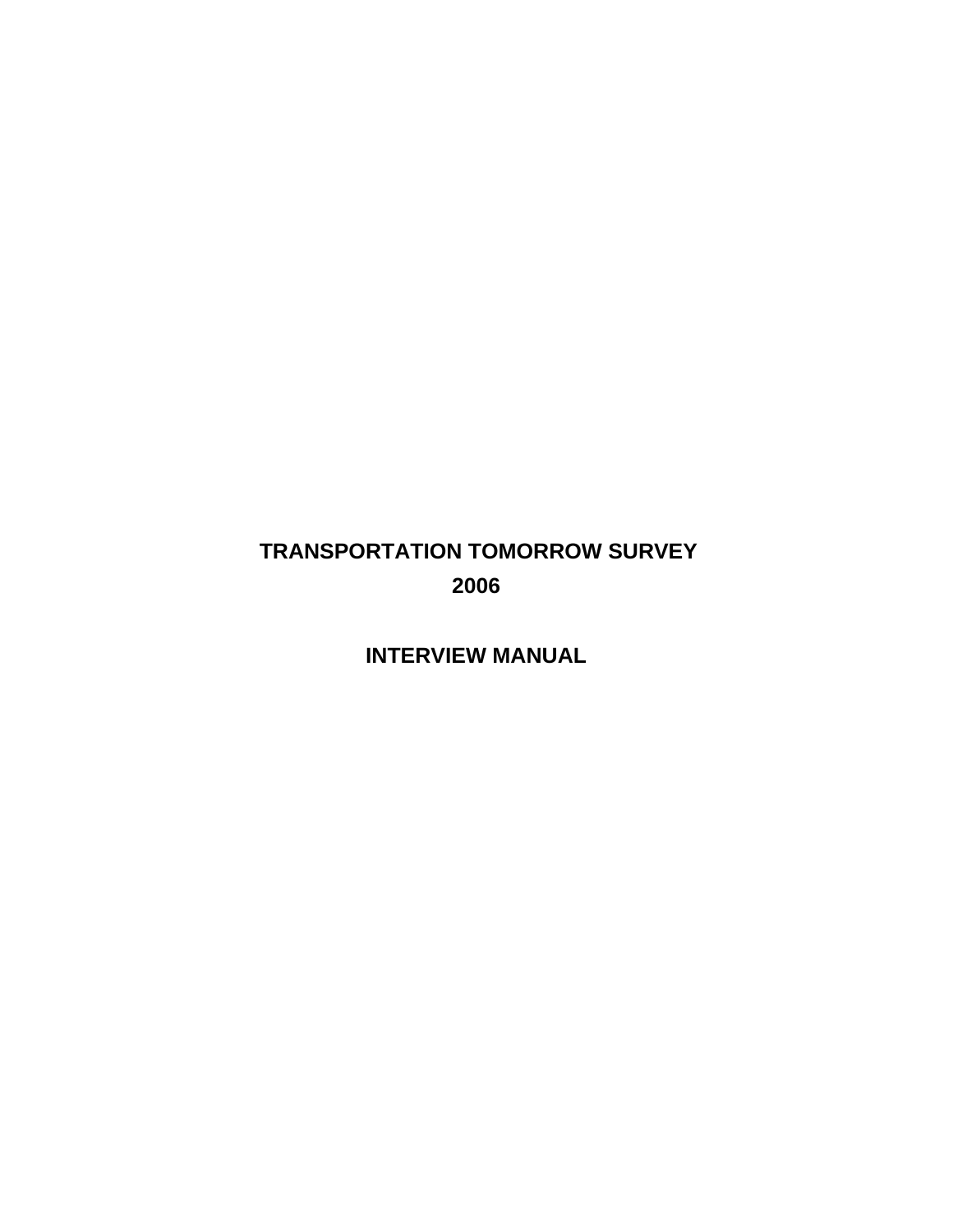## *TRANSPORTATION TOMORROW SURVEY 2006*

*A Telephone Interview Survey on Household Travel Behaviour in Greater Toronto and the Surrounding Areas Conducted in the fall of 2005 and 2006* 

### *INTERVIEW MANUAL*

*Prepared for the Transportation Information Steering Committee* 

*By the* 

*Data Management Group University of Toronto Joint Program in Transportation* 

*August 2006* 

#### *Participating Agencies:*

Ministry of Transportation, Ontario • City of Barrie • City of Brantford • City of Guelph City of Hamilton • City of Kawartha Lakes • City of Peterborough • City of Toronto County of Dufferin • County of Peterborough • County of Simcoe • County of Wellington GO Transit • Regional Municipality of Durham • Regional Municipality of Halton Regional Municipality of Niagara • Regional Municipality of Peel Regional Municipality of Waterloo • Regional Municipality of York Toronto Transit Commission • Town of Orangeville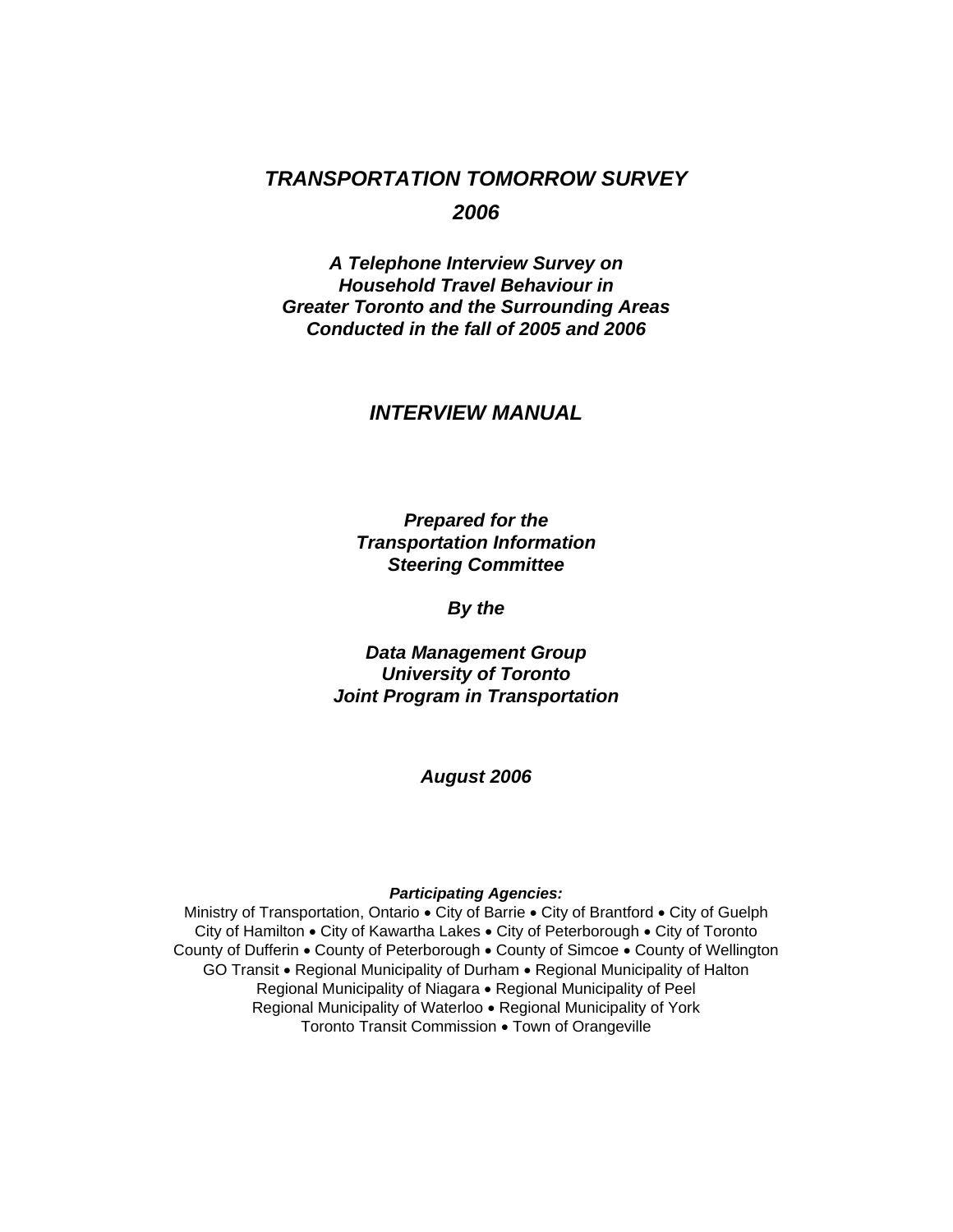# **TABLE OF CONTENTS**

| 1.0 |                   |                                             |  |
|-----|-------------------|---------------------------------------------|--|
| 2.0 |                   |                                             |  |
| 3.0 |                   |                                             |  |
| 4.0 | 4.1<br>4.2<br>4.3 |                                             |  |
| 5.0 | 5.1<br>5.2<br>5.3 | Special Function Keys and Look-Up Tables 13 |  |
| 6.0 |                   |                                             |  |
|     | 6.1               |                                             |  |
|     | 6.1.1             |                                             |  |
|     | 6.1.2             |                                             |  |
|     | 6.1.3             |                                             |  |
|     | 6.1.4             |                                             |  |
|     | 6.2               |                                             |  |
|     | 6.2.1             |                                             |  |
|     | 6.2.2             |                                             |  |
|     | 6.2.3             |                                             |  |
|     | 6.2.4             |                                             |  |
|     | 6.2.5             |                                             |  |
|     | 6.2.6             |                                             |  |
|     | 6.2.7             |                                             |  |
|     | 6.2.8             |                                             |  |
|     | 6.2.9             |                                             |  |
|     |                   |                                             |  |
|     |                   |                                             |  |
|     | 6.3               |                                             |  |
|     | 6.3.1             |                                             |  |
|     | 6.3.2             |                                             |  |
|     | 6.3.3             |                                             |  |
|     | 6.3.4             |                                             |  |
|     | 6.3.5             |                                             |  |
|     | 6.3.6             |                                             |  |
|     | 6.3.7             |                                             |  |
|     |                   |                                             |  |
|     | 6.3.8             |                                             |  |
| 7.0 |                   |                                             |  |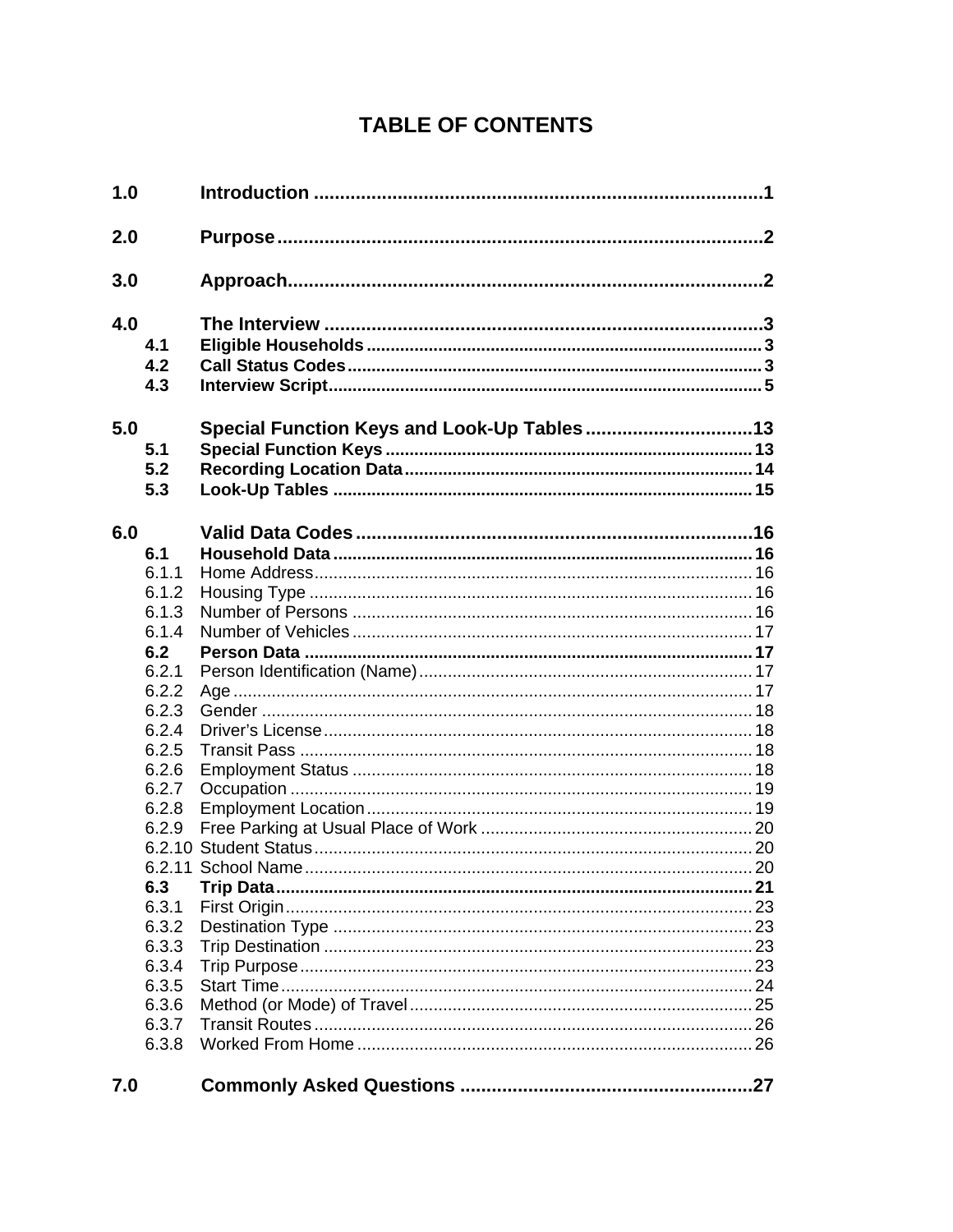## **1.0 INTRODUCTION**

The Transportation Tomorrow Survey is a project directed by the Transportation Information Steering Committee. Committee membership includes representatives from the Ontario Ministry of Transportation, the Regional Municipalities of Durham, Halton, Peel and York, Cities of Hamilton and Toronto, GO Transit and the Toronto Transit Commission.

The survey is designed to collect information on the travel patterns of all members of the selected households eleven years of age and older. Although specific information will be collected for each household, the results will be combined in order to get a picture of overall travel patterns in each area. The data will be used to update the results of four previous surveys and to determine trends in travel behaviour since those times. The earlier Transportation Tomorrow Surveys were conducted in 1986, 1991, 1996 and 2001.

Studies have shown that there are strong spatial interactions between the Greater Toronto Area and Hamilton (GTAH) and its surrounding regions. To study these interactions in detail, the Transportation Tomorrow Survey was expanded in 1996 to include the area surrounding the GTAH. The 2006 survey will also include these areas. The survey will be conducted by telephone, have a final sample of approximately 150,000 households, and will be undertaken in two stages. The area surrounding the GTAH being the Regional Municipalities of Niagara and Waterloo, the Counties of Dufferin, Peterborough, Simcoe, and Wellington, the Cities of Barrie, Brantford, Guelph, Kawartha Lakes, Orillia, Peterborough, and the Town of Orangeville were surveyed in the fall of 2005. The Greater Toronto Area being the Regions of Durham, Halton, Peel and York, and the Cities of Hamilton and Toronto are to be surveyed in the fall of 2006.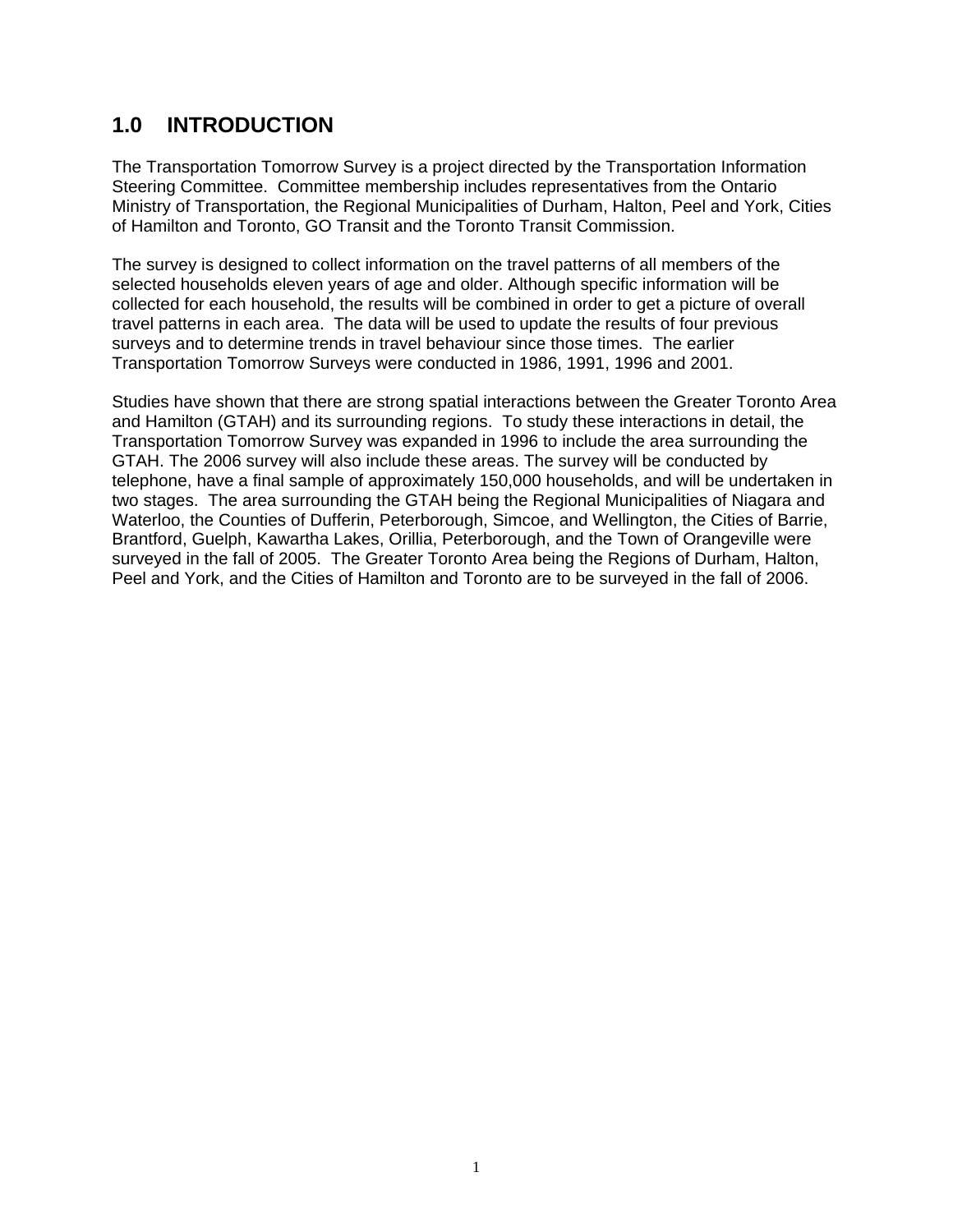## **2.0 PURPOSE**

The purpose of the survey is to establish a database of travel information that can be used by all of the agencies involved in the planning of future transportation facilities. By identifying who travels where, when and why, and by what method of transportation it is possible to evaluate the need for new roads, rapid transit facilities and bus routes.

## **3.0 APPROACH**

The sample of households has been randomly selected from Bell Canada's listing of households with residential telephone numbers. The households are selected to provide a representative cross section of all areas. Approximately 5% of all households in the survey area will be contacted by telephone. Unlisted numbers and business phones are excluded. An advance letter is sent to each household several days in advance of the expected day of the interview. The letter explains the purpose of the survey and tells them to expect the phone call. Experience has shown that prior notification eases people's concern about supplying this type of information and results in a better response rate.

Telephone calls will be made Tuesday to Friday between 5:30 p.m. and 9:30 p.m. and some four hour Saturday shifts. Interviewers will **speak to an adult**, who normally lives in the household and who is familiar with the travel patterns of all members. Travel information will not be collected for children ten years of age and under. The information collected will be for all trips made in the 24-hour period between 4:00 a.m. the previous day and 3:59 a.m. on the day of the interview. It may be necessary to call on Mondays about trips on a day in the previous week to secure sufficient completed interviews in the time available.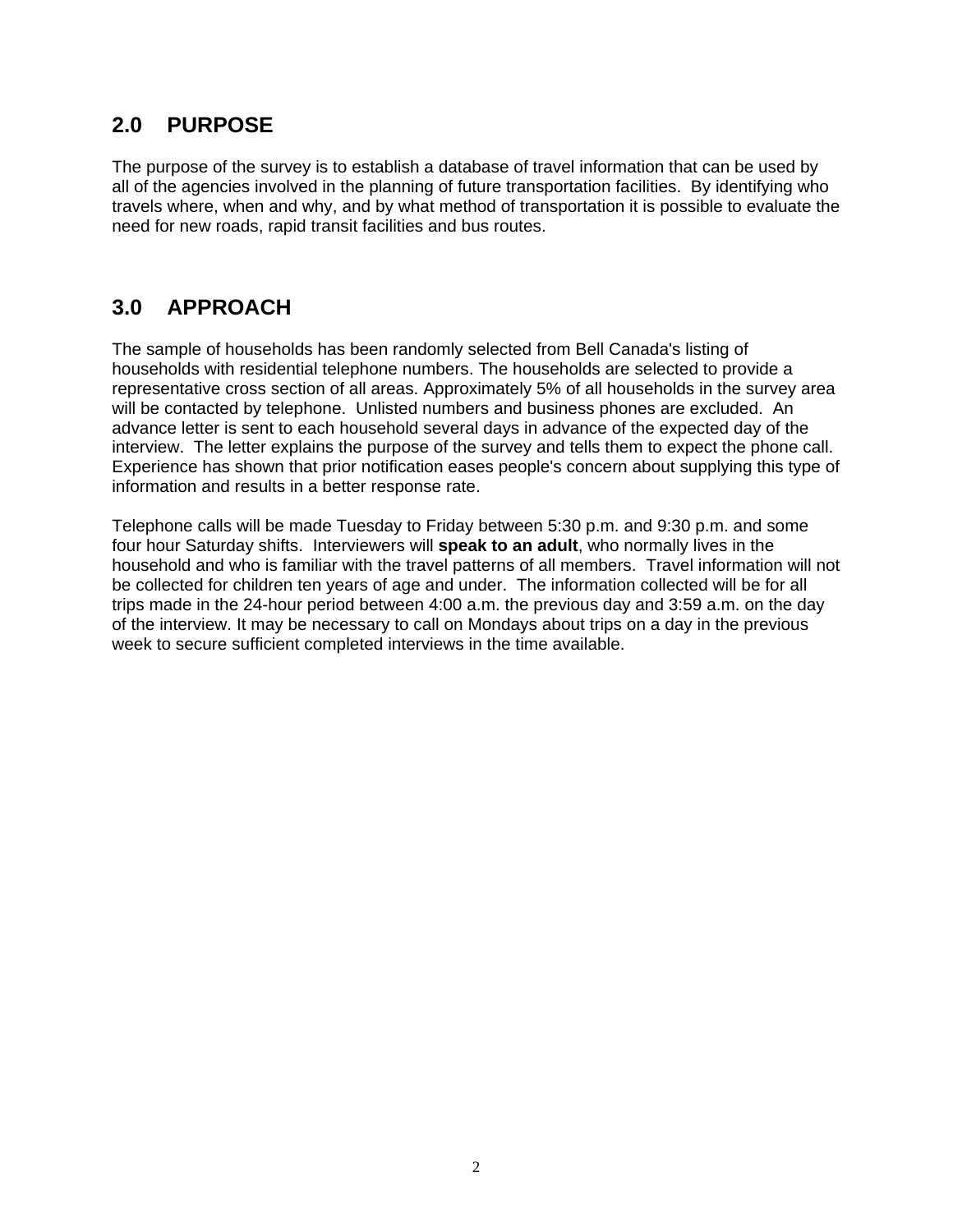## **4.0 THE INTERVIEW**

The interview is arranged to collect three categories of information: **household data** (type of housing, number of persons, etc.), **person data** (age, gender, employment status, etc.) and **trip data**.

*A trip is a one-way movement to a specific destination for a given purpose and is defined by origin, destination, start time, trip purpose and method of travel.* 

### **4.1 Eligible Households**

Interviewers must verify that the name and address of the household are correct and complete, making changes if necessary. A post office box or rural route number is not sufficient. If the phone number still belongs to the same household but they have moved or the number has been changed, try the new number and proceed with the interview if it is still the same household and is within the survey area. Incorrect phone numbers (e.g., they belong to a household other than the one listed), are to be politely terminated and recorded as invalid. Business phone numbers are not eligible unless they are also a residence.

### **4.2 Call Status Codes**

|                     |                          | <b>Action by Interviewer</b>                                                                                                                                                                                                                                                                          |
|---------------------|--------------------------|-------------------------------------------------------------------------------------------------------------------------------------------------------------------------------------------------------------------------------------------------------------------------------------------------------|
| Line out of service | $\blacksquare$           | <b>None</b>                                                                                                                                                                                                                                                                                           |
| Line busy           |                          | None: computer program will bring the household up again later<br>(approx. 1 hour).                                                                                                                                                                                                                   |
| No answer (8 rings) | Ξ.                       | None: computer program will bring the household up again later<br>(approx. Next day $+$ 1 hour).                                                                                                                                                                                                      |
| Answering Machine   | ۰.                       | Due to the large number of answering machine encounters it has<br>been necessary to "manage" the numbers of "messages left" at<br>any one household. The computer will remember when and how<br>many answering machine messages have been left and prompt<br>you to leave a message this time or not. |
| (Message Left)      | $\overline{\phantom{a}}$ | Leave message for household to call in. If the household does not<br>call us in 3 days, computer program will bring up the household<br>again                                                                                                                                                         |
| (No Message Left) - |                          | For when you have encountered an answering machine but the<br>computer has by-passed the message.                                                                                                                                                                                                     |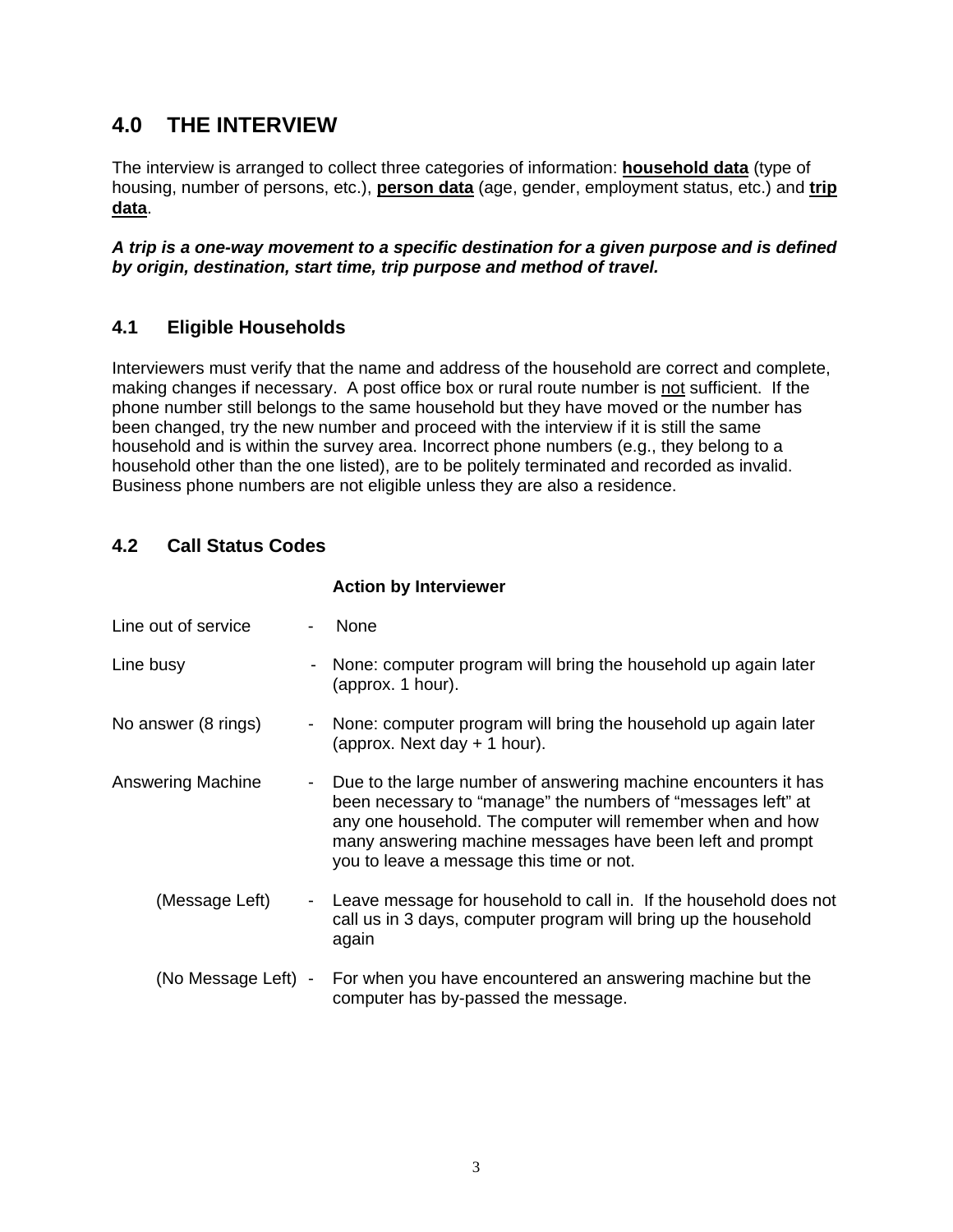- Invalid Household/Phone Use this code for business numbers. If a fax machine is encountered code it as a no answer and leave a message in the comment screen. If you encounter a "no answer" that has three "fax machine" messages in the comment screen then code it as an "invalid household/phone. Likewise, if the phone number belongs to a household other than the one listed. Include cottages etc.
- Respondent Refused Use this code for households who refuse to participate. Be sure that you have made every effort to persuade them to continue and that you have addressed each of their concerns to the best of your ability. Learn to communicate the "purpose, importance, validity and assured privacy" of the survey. Refer to "Commonly asked questions" appended.
- Call Back Later Take care **not** to book multiple call-backs for the same time. Computer will prompt you for time and date and will return the household to you within a couple of minutes of the arranged time/date (it may come back a couple of minutes early in order to avoid missing it by interviewing another household). Interview may be partially completed so use the comment screen ('F1') for special call-back instructions including who to speak to and what information is to be collected. Remember that 'F6' will return you to the exact point at which the interview was left off but it may not be the exact point for which information is to be collected.

#### **NOTE: The sample management software will return households to the interviewer who scheduled the call-back provided they are logged in.**

- Non-English Interview Arrange call-back in a specific language. Always ask if anyone in the household speaks English in order to complete the interview.
- Complete Needs Review For emergency use only when interviewer is unable to speak to supervisor to gain clarification regarding a particular circumstance or event in the interview. Always make every effort to resolve any questions regarding any particular interview that you determine "needs review" that evening. Only as a last resort is this category used. Always note the circumstances in the comment screen ('F1').
- Complete  **An interview is not complete until person and trip information has** been collected for all eligible members of the household.
- Edited Household Use this status code to leave the previous (if any) status code intact. This code leaves the household status code untouched if it is checked out by mistake or edited without a phone call. Remember that this category will be included in individual statistics for performance score.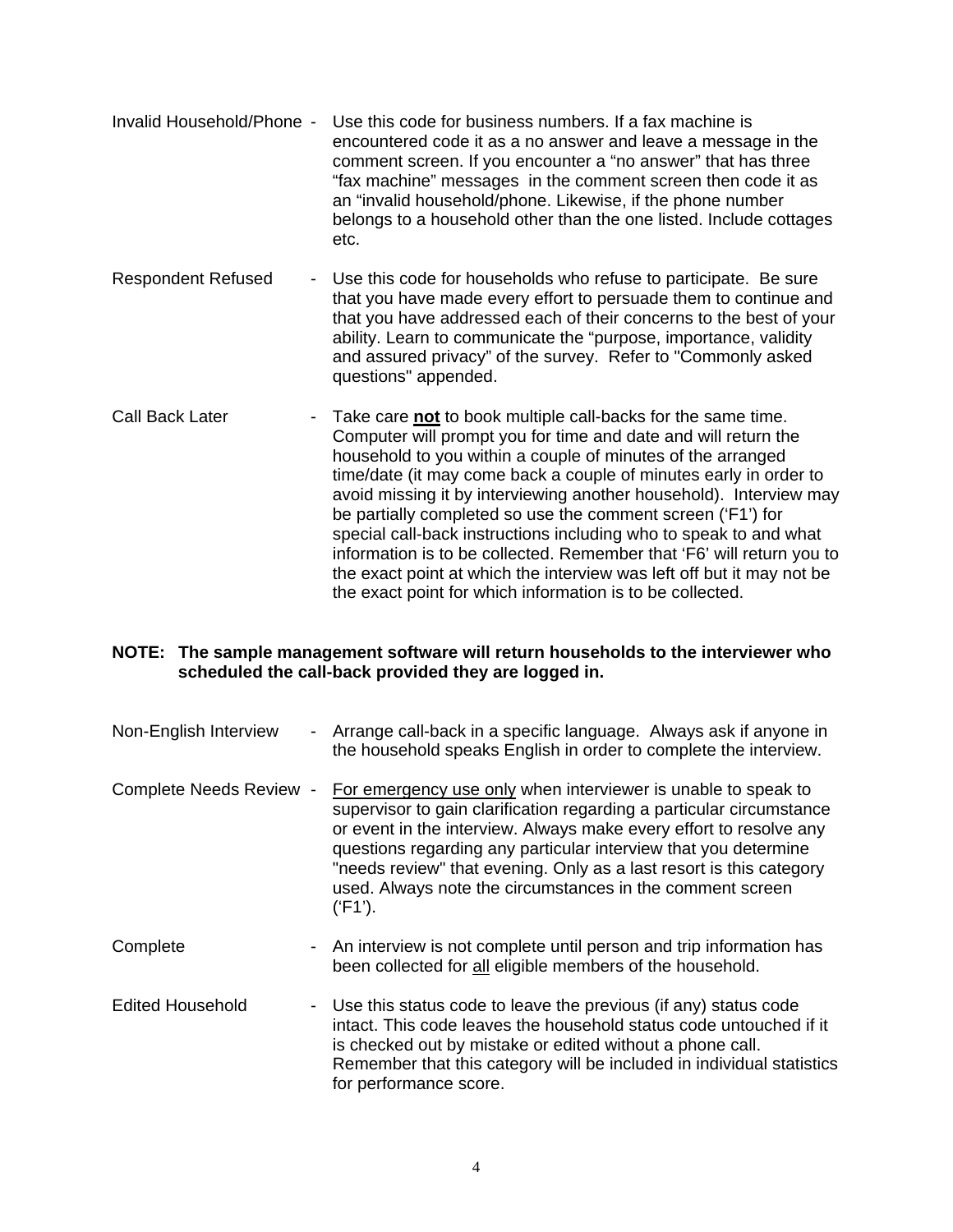#### **4.3 Interview Script**

"**F4** - Start Interview"

Interviewer dials the phone number and prompt appears "Was the\_\_\_\_\_\_ household contacted?" (*Y/N/A*)

 $(Yes) \rightarrow qo$  to 1.

**(No contact)**  $\rightarrow$  **Returns to status code screen (busy/no answer/out of service/invalid)** 

**(Answering Machine)**  $\rightarrow$  **Read Message 1:** 

Message 1: *"Hello, my name is (full name) calling for the Transportation Tomorrow Survey. The survey is being carried out on behalf of your Provincial and Municipal governments. It is important that we obtain information on your household. Please call us at 1-866-712-2034 or 416- 978-8991 between 10 a.m. and 9:30 p.m., Monday to Friday, or Saturday between 10 a.m. and 2 p.m. Thank you for your co-operation."*

Contacted household:

- **1.** *"Hello, my name is (full name) calling for the Transportation Tomorrow Survey. Is this the \_\_\_\_\_\_\_ household?"* (*Y/N*)
	- $(No) \rightarrow$  confirm telephone number
		- (a) terminate and assign status code invalid phone number
		- (b) re-dial

 $(Yes) \rightarrow qo$  to 2

- **2.** *"By now you should have received a letter from the Ontario Ministry of Transportation explaining the purpose of the survey and telling you to expect my call. Did you receive the letter?" (Y/N)* 
	- $(Yes) \rightarrow Read Message 3$
	- $(No) \rightarrow$  Read Message 2 and then Message 3
	- Message 2: *"Since you did not receive the letter I'll explain the purpose of the survey. It is to help your Provincial and Municipal governments make improvements to roads and public transit in your area. To do that they need to collect information on existing household travel patterns. All the information you give us is strictly confidential."*
	- Message 3: *"First, I would like to ask you some questions about your household…."*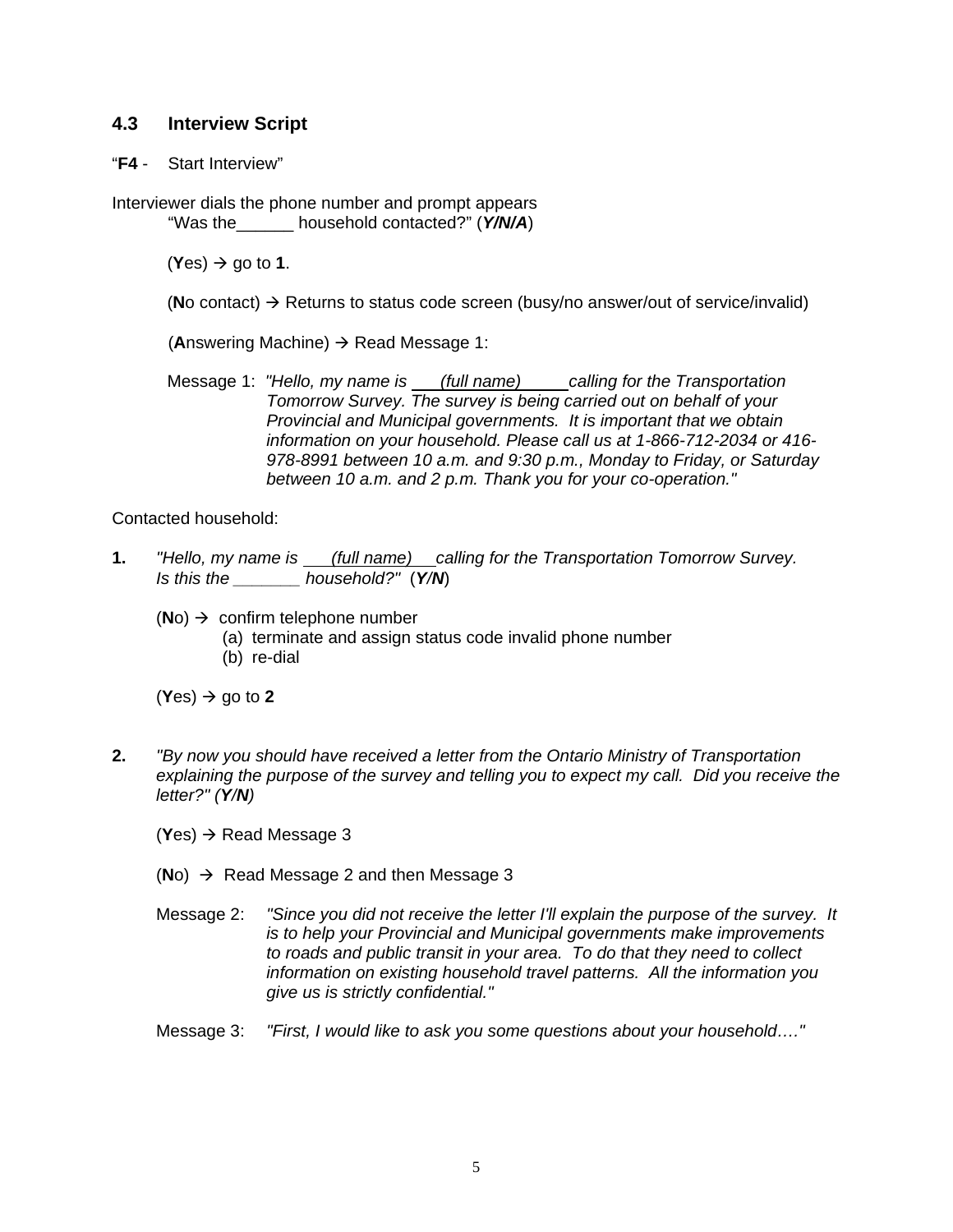#### **HOUSEHOLD DATA SCREEN**

Interviewer: Ensure you are talking to an adult who is familiar with household travel.

- **3.** *"….Are you still living at \_\_\_\_\_\_\_\_\_\_\_ ?"* (*Y/N/R*)
	- $(Yes) \rightarrow \text{q}$  go to 4
	- $(No)$   $\rightarrow$  *"What is your new street address?" "What municipality is that in?"*

(**R**efused/don't know)  $\rightarrow$  terminates interview  $\rightarrow$  invalid

- **4.** *"Is that a house, townhouse or an apartment?"* (*H/T/A*)
- **5.** *"How many people, including yourself, live in your household?"* (*1-9*) and press [**Enter**].
- **6.** *"How many vehicles does your household have available for personal use?"* (*0-9*) and press [**Enter**].

#### **PERSONAL DATA SCREEN**

- Message 4: *"Now, I would like to ask you some questions about yourself (for subsequent people) - the next person in the household, who would that be?"*
- Interviewer: To record identification for people in the household, you may either type in a family description (e.g., wife, son, roommate, etc.) and/or press [**Enter**] to accept the computer defaults (e.g., RESPONDENT for 1st person, PERSON 2 for 2nd person, PERSON 3 for 3rd person, etc.)
- **7.** *"How old are (is) you (he/she)?"* (*0-98*) and press [**Enter**].

Interviewer: (a) Code **0** for infant less than 1 year old. (b) Note gender of person.

**8.** *"Do you (he/she) have a driver's licence?"* (*Y/N*)

Interviewer: Person must be 16 or older to hold a driver's licence.

**9.** *"Do you (he/she) have a transit pass?"* (*Y/N*)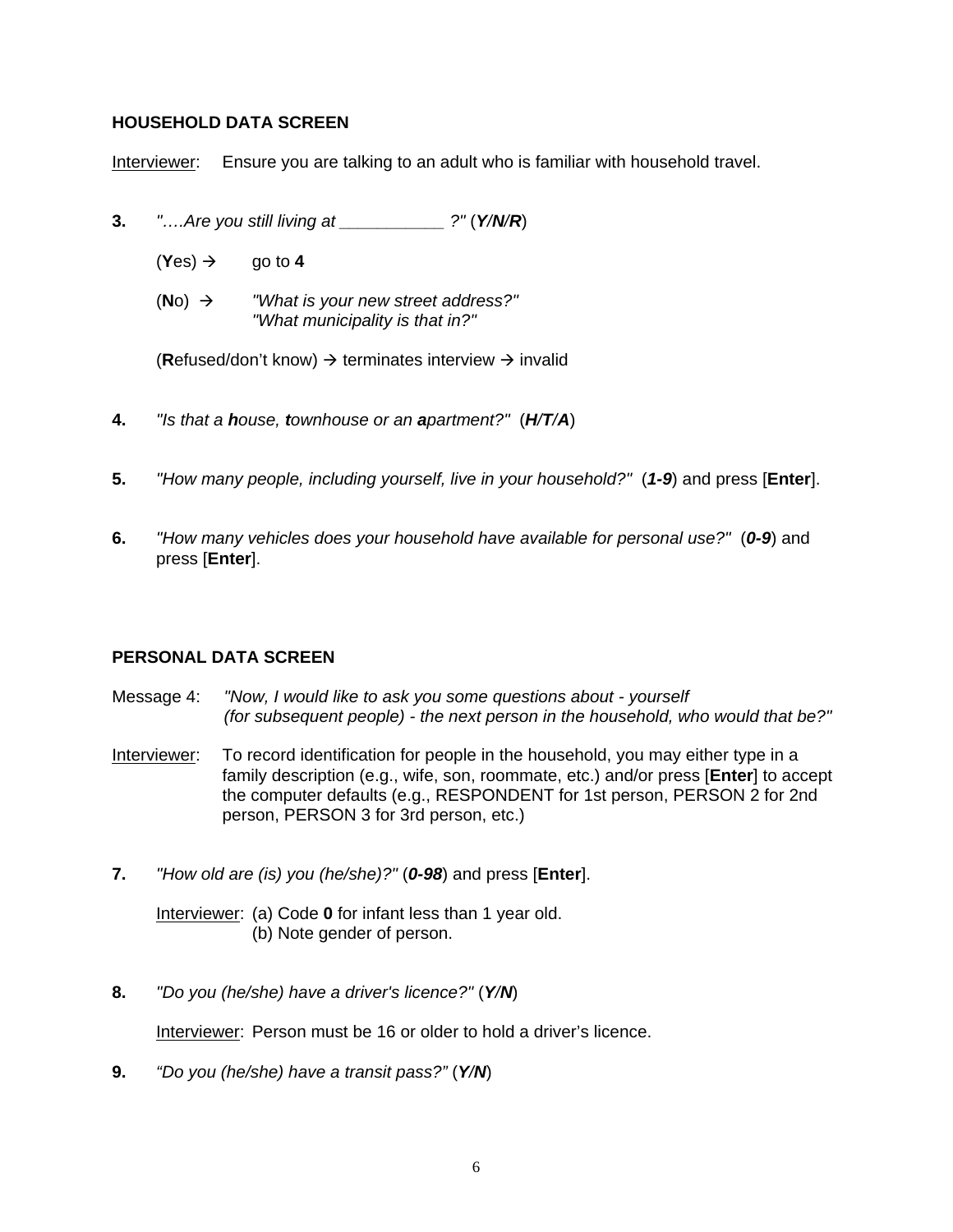$(No) \rightarrow qo$  to **10** 

 $(Yes) \rightarrow 9a$  below

 **9a**. *"What kind?"* (*M*etro Pass / *G*O / *O*ther / *C*ombination)

**10.** *"Are you employed - Full-time or Part-time?"* (*F/P/N*)

(**Not employed**)  $\rightarrow$  go to 11

(**Full-time or Part-time)**  $\rightarrow$  **go to 10a** below

- **10a.** *"What is your (his/her) occupation?"* (*G*eneral Office / *S*ervice and Sales / *M*anufacturing and Construction / *P*rofessional)
- **10b.** "*What is the address or location of your (his/her) usual place of work?"*

 Probes - *"What is the street address?" "Can you give me a landmark or a building name as you would tell a cab driver?" "What is the nearest intersection? "What municipality is that in?"* 

**Interviewer:** Always confirm Municipality when pulling a street name from list.

**10c.** *"Do you have free parking available where you (he/she) work?"* (*Y/N*)

**11.** *"Are you (he/she) a full-time or part-time student?"* (*F/P/N*)

 $(No) \rightarrow \text{go to 12}$ 

**(Full-time or Part-time)**  $\rightarrow$  **go to 11a below** 

**11a.** *"What is the name of the school?" "In what municipality is that?" If University "what campus?"* 

Interviewer: Person cannot be both full-time employee and full-time

**12.** *"The next person in the household, who would that be?" "and how old are they…….?"* …. etc.

Computer takes you back to beginning of person screen for everyone in the household, until it is the last person. Then: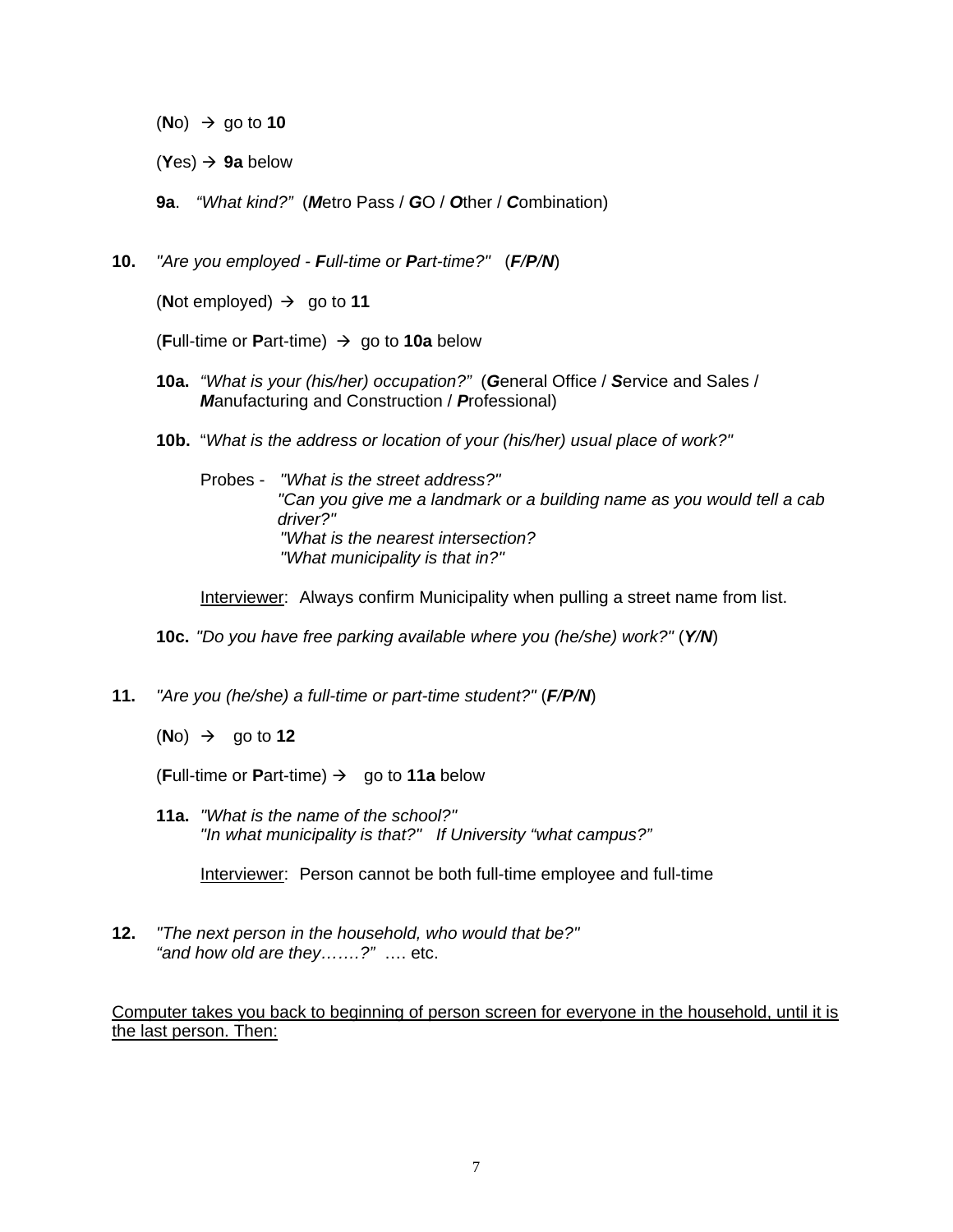#### **FIRST ORIGIN SCREEN**

Message 5: "*Now I would like to ask you about the trips that you (and the other members of your household) made yesterday. I'll start with your trips first."* 

**OR** Service Service Service Service Service Service Service Service Service Service Service Service Service Service Service Service Service Service Service Service Service Service Service Service Service Service Service S

 "*Now turning to the next person in the household, that would be\_\_\_\_\_\_\_\_\_"*  go to **13**.

**13.** *"Did your (his/her) first trip start from home yesterday?"* (*Y/N*)

 $(Yes) \rightarrow go$  to **14a** 

 $(No)$   $\rightarrow$  go to **14b** (enter '**Y**' for trips made by person)

Interviewer: If no trips were made, enter '**N**' for "started from home" and '**N**' for "any trips" made and read message 5b and continue for next person. If person has a usual place of work and made no trips then:

> *"You (he/she) did not go to work yesterday, were (was) you (he/she) working at home?"* (*Y/N*) and read message 5 for next person.

- NOTE: If no trips were made by anyone in the household computer will take you to the end of the interview.
- **14a.** *"Where did you (he/she) go first?"* 
	- Interviewer: Ensure that you are recording the **very first** trip the person made that day starting from 4a.m. For example, a shift worker's first trip may very well be from work to home.
- **IMPORTANT: For location data (except schools) to be entered Begin typing the street number or press "F8" to specify another location type (H for home, W for work, M for monument etc.)**
- **14b.** *"Where did you (he/she) start from?"*

Frequently encountered examples for "not starting from home" are a shift worker starting from work and someone starting from the airport (just flew in from outside the survey area yesterday).

*"What municipality is that in?"*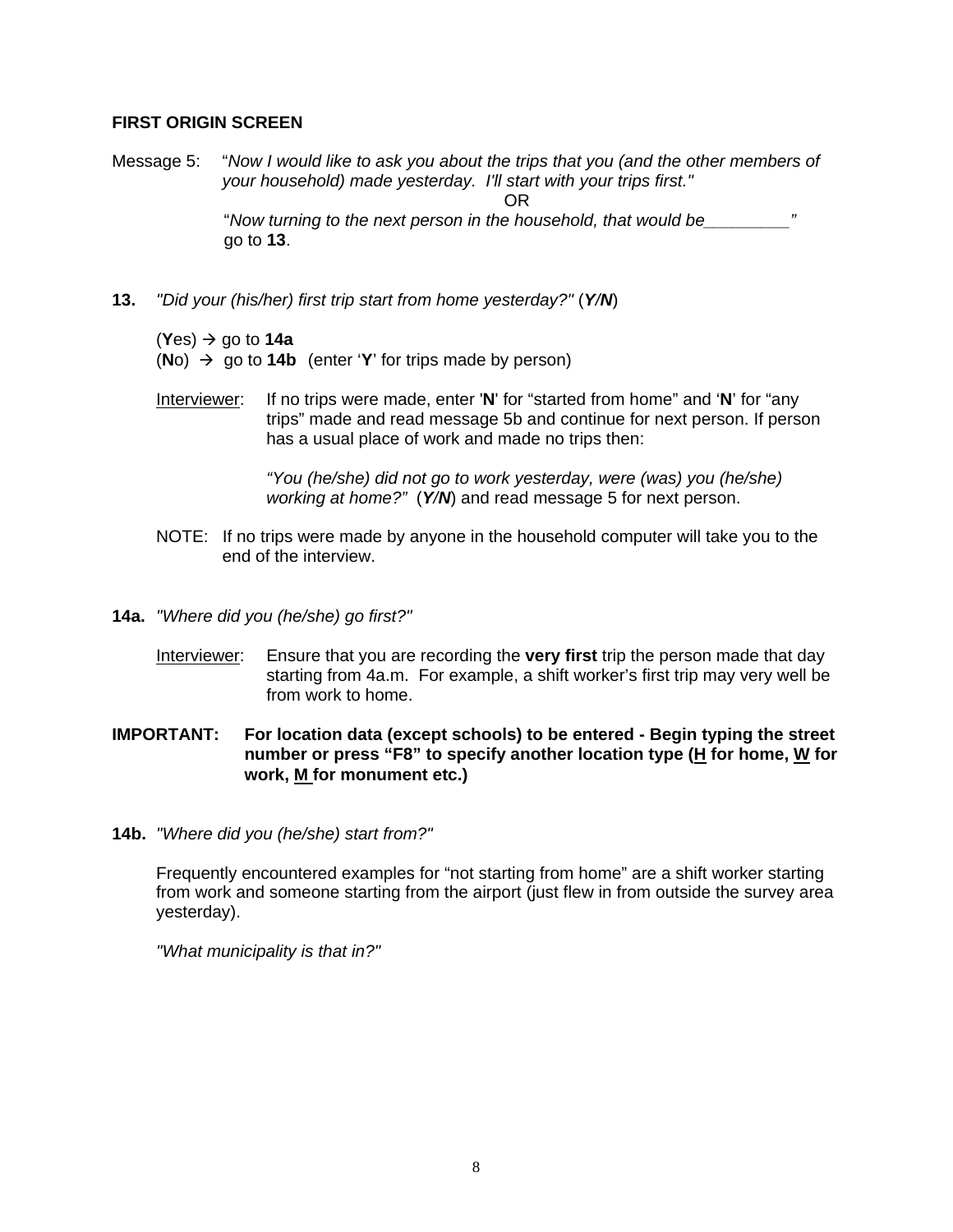#### **TRIP SCREEN**

**15.** *"Where did you (he/she) go first/from there?"* 

(Begin typing address or press '**F8**' to specify another location type e.g. **W**ork, **H**ome, **S**chool, **M**onument etc.)

Interviewer: Probe respondent: "Did you make a stop (that was not incidental to the original trip purpose) on the way there?" AND/OR

"Did you go out during the day?"

**15a.** *"What was the address, municipality, etc.?"* 

 $'F8' H' \rightarrow$  Go to 17

- $\mathbf{F8'} \mathbf{W'} \rightarrow \mathbf{15b.}$  *"Was that your (his/her) usual place of work?"* 
	- $(No) \rightarrow$  *"What is the street address, municipality, etc.*?"
	- $(Yes) \rightarrow \text{q}$  go to 17
- **'F8'**  $\rightarrow$  School (another person's or for purpose other than attending classes) go to **16**
- **'F8' 'U'**  $\rightarrow$  Usual school (from person screen)  $\rightarrow$  go to 17
- **'F8'**  $\div$   $\rightarrow$  Often people in the same household go to the same destinations throughout the day. The software has a feature called '**E**xisting' which 'pops up' a window of all the previously recorded work, school and first origin locations for everyone in the household. It remains more efficient however to use H, W, and S for the current person's home, work and school trips but saves considerable time when the person you're working on gives another person a ride to their school or work.
- **16.** *"What was the purpose of the trip?"*  (**W**ork / **S**chool / **H**ome / **M**arket or Shopping / **F**acilitate Passenger / **D**aycare / **O**ther)

Interviewer: Most people answer the question "Where did you/he/she go?" with the purpose of the trip. E.g. Work, home, school, shopping etc. and in these cases it is not always necessary to ask the purpose question.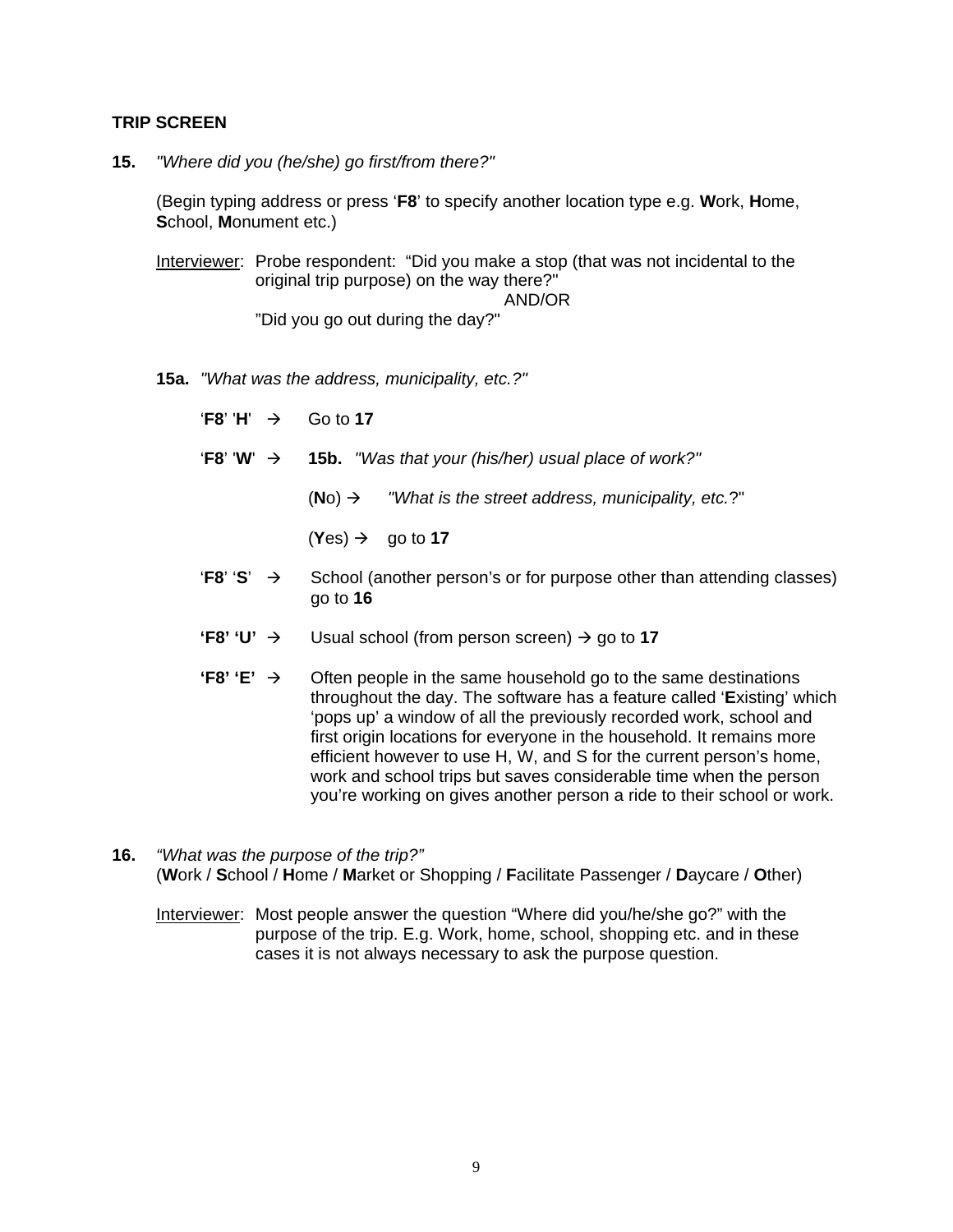#### **17.** *"At what time, to the nearest 5 minutes, did you (he/she) leave to go there?"*

 NOTE: Times are recorded as a 3 or 4 digit number followed by the letter "a" (for a.m.), "p" (for p.m.) or "n" (for trips made between midnight and 3:59 a.m.). For example, 3 p.m. would be entered as **300p** then [**Enter**]. Valid time ranges are:

| 400a to 1159a                 | $-4:00$ a.m. to 11:59 a.m. the previous day    |
|-------------------------------|------------------------------------------------|
| 1200p to 1159p                | $-12:00$ p.m. to 11:59 p.m. the previous day   |
| 1200 <b>n</b> to 359 <b>n</b> | $-12:00$ a.m. to $3:59$ a.m. the interview day |

It is important to record a start time for every trip. If you are unable to get an exact time make the best estimate possible, say 1030a for mid-morning. Just pressing the enter key for <Don't Know> will give you a default time of 4:00 a.m. for the 1st trip or automatically add on 5 minutes to the previous trip start time for subsequent trips.

Trips must be recorded in the proper time sequence. The computer will prompt you with an error message if they are not. Stress "What time did you **leave** (previous destination) to go there", making the connection to the previous trip to ensure complete information.

 You can use the "**F11**" (Select a trip) – [**cursor/arrow to desired trip**] followed by [**Enter**] to review/edit a trip in order to rearrange trip sequences during or after an interview.

**18.** *"How did you (he/she) get there?"*  (**D**rive / **P**assenger / **M**otorcycle / Ta**X**i / **W**alk / **C**ycle / **T**ransit / **S**choolbus / **O**ther)

Non-Transit  $\rightarrow$  go to 20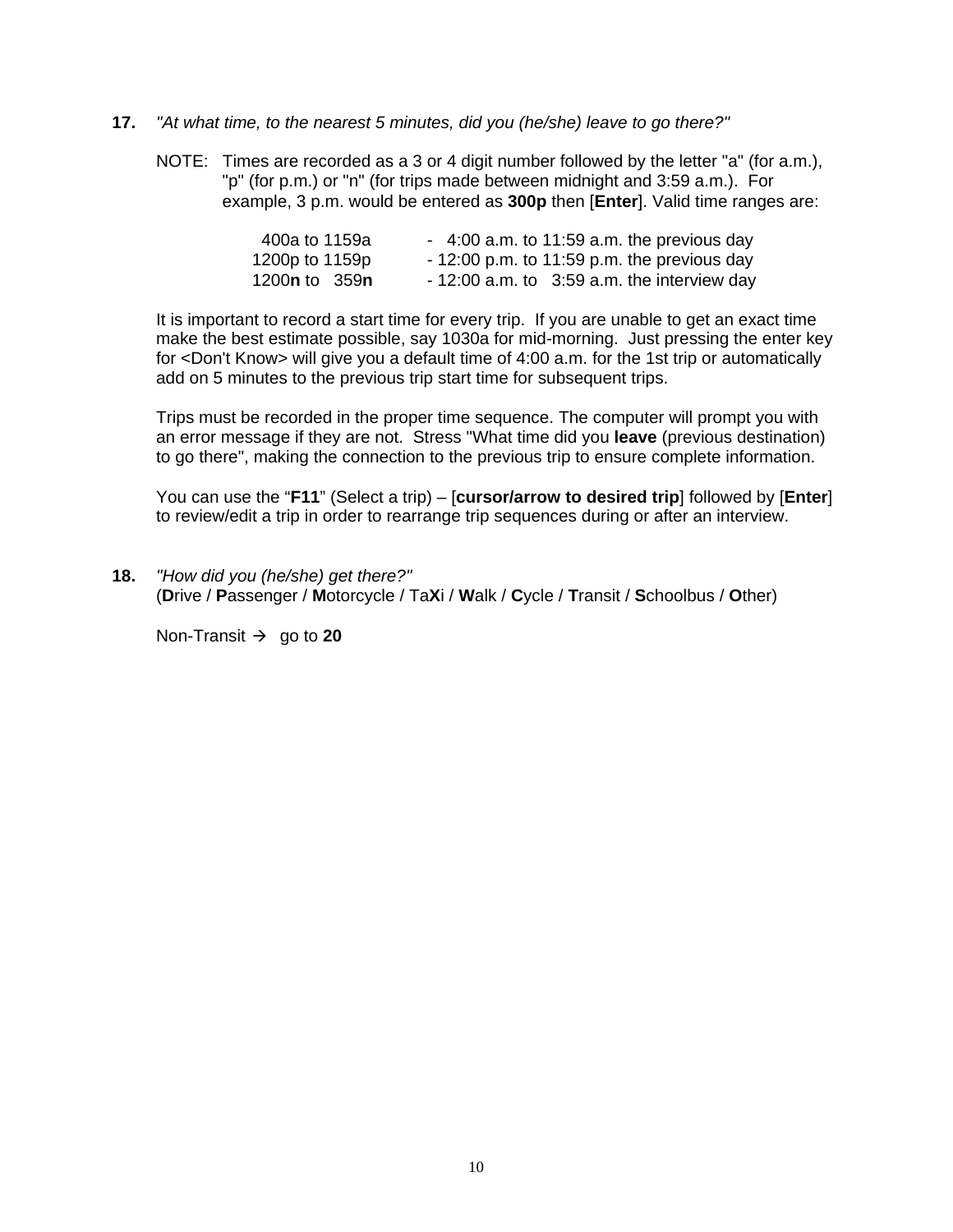#### **TRANSIT SCREEN**

.

- **19a.** *"How did you (he/she) get to the bus/train stop?"*  (**D**river / **P**assenger / **M**otorcycle / Ta**x**i / **W**alk / **B**icycle / **S**chool bus /**O**ther)
	- Interviewer: If transit routes were used on a previous trip for this person and there is a likelihood they were used in reverse order then press '**F7**' for reverse routes and go to **19b**, otherwise go to **19c**.
- **19b.** Upon pressing '**F7**' computer takes you to the other transit trips for this person.

*"Which trip?"* and highlight appropriate trip then [**Enter**]

 *"Were the routes exactly the same*?"

- (No)  $\rightarrow$  edit data on Transit Screen
- $(Yes) \rightarrow \text{confirm then go to } 20$
- **19c.** *"What was the first transit route you (he/she) took?"* (Route Name or Route Number)

Interviewer: If the route is subway, RT or GO Rail you will need to ask for the station at which the person boarded and the station at which the person got off.

**19d.** *"What was the next transit route you (he/she) took?"* (Route Name or Route Number) '**A**' Another route (**A**, **N**)

Interviewer: Repeat 19d. until all transit routes have been recorded. After last route is recorded, pressing '**N**' No more routes takes you to **19e**.

- **19e.** *"After leaving the bus/train, how did you (he/she) get to the final destination?"* (**W**/**D**/**P**/etc.)
	- Interviewer: '**A' -** Another route, records the second and third routes for the same trip. You must press '**N'** for no more routes to conclude the transit trip at 19e above. If '**A'** for another route is selected in error, the route must then be deleted. 'Ins', 'Alt-Ins' and 'Ctl-Del' work the same for transit routes as they do for trips. See section 6.3 trip data on page 21.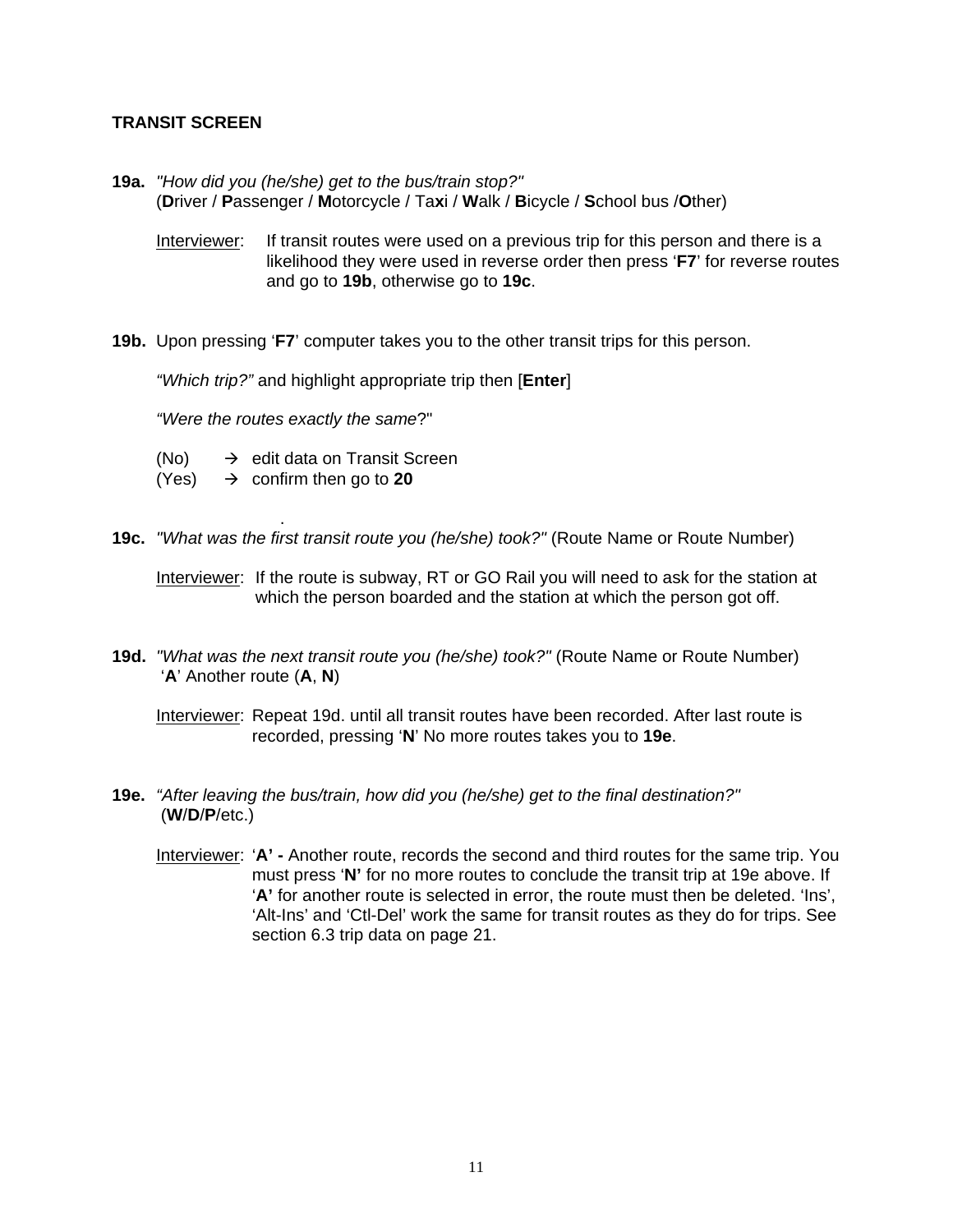- **20.** *"Where did you (he/she) go from there?"* 
	- $'A' \rightarrow$  Another trip and record trips until no more trips.

Note that if '**A**' for another trip is added in error it must be deleted (See section 6.3 page 21). [**Esc**] and/or '**F5**' will not return you to ('**A**' Another trip) to change it to ('**N**' No more trips) as it is not a question.

- $'N' \rightarrow No$  more trips
- **20a.** If last trip = 'Home'

 *"Can you think of any other trips you or the other members of your household made yesterday either during the day or in the evening that we may have missed?"* 

 $(No) \rightarrow go to 21$  $(Yes) \rightarrow go$  back and add trips.

**20b.** If last trip  $\neq$  'Home' *"Did you (he/she) not return home?"* 

> $(No)$   $\rightarrow$  go to **20a** then **21**  $(Yes) \rightarrow go$  back to **20**

- **20c.** If the person has a usual place of work which is not home and did not make a work trip that day, *"You (he/she) did not go to work yesterday (Friday), were (was) you (he/she) working at home (Y/N)?"*
- **21.** *"Now turning to (the next person)...Did (his/her) first trip start from home yesterday (Friday)?"*

Interviewer: Program will automatically return to the First Origin Screen until trip information is recorded for everyone in the household.

 $\rightarrow$  continue with questions on First Origin Screen

Message 6**:** *"Thank you very much for your participation."* 

- **22.** DDE Program: Record completion status and save data? (**Y**/**N**)
	- $(Yes) \rightarrow$  Record completion status & Complete household
	- (No)  $\rightarrow$  Make corrections to interview by selecting an edit option.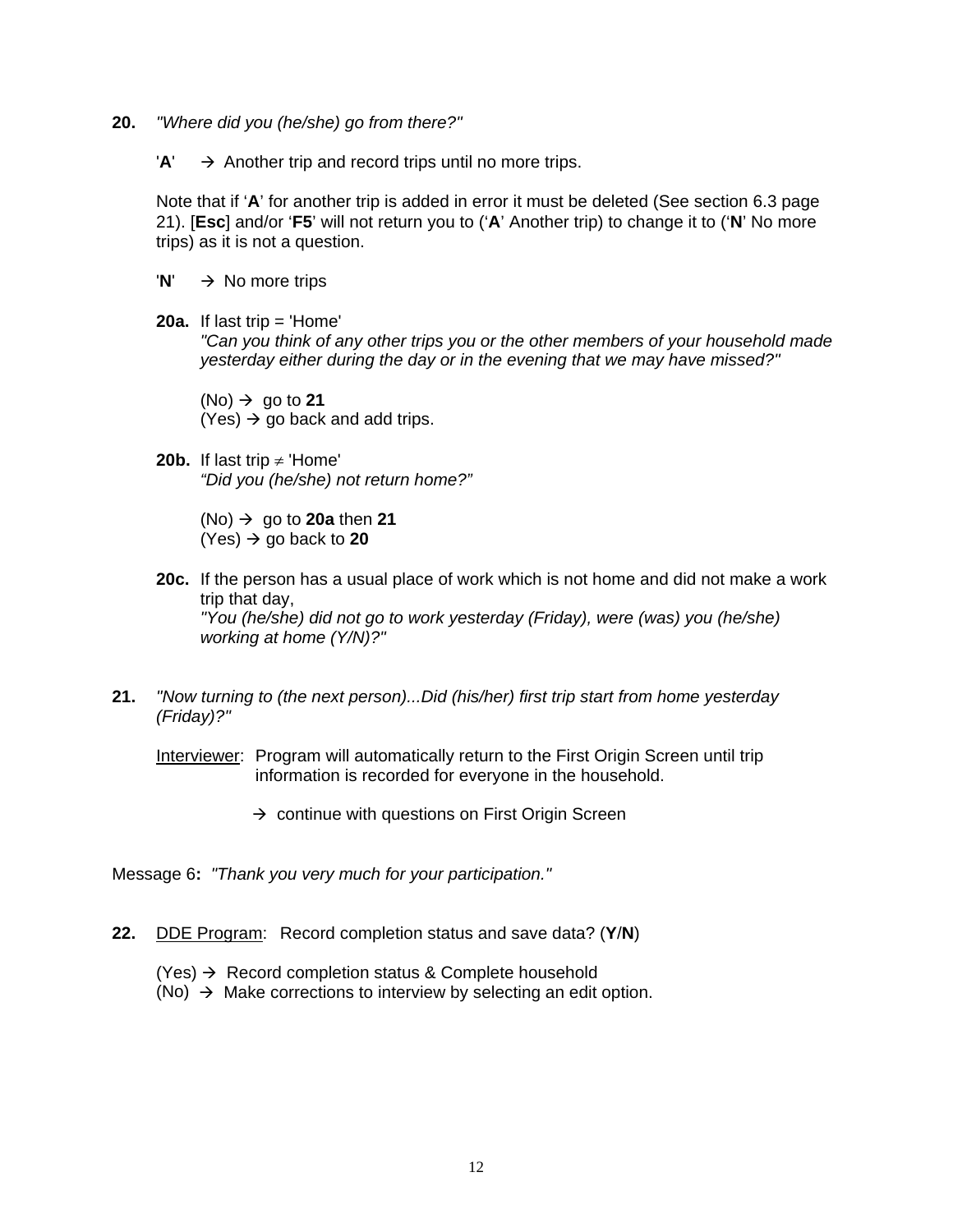## **5.0 SPECIAL FUNCTION KEYS AND LOOK-UP TABLES**

### **5.1 Special Function Keys**

- '**Esc**' May be used to move back to the previous item in the same question or previous question. Repeat to back up more than one item. Also used to exit look-up functions and edit functions.
- '**F1**' May be used at any time to bring up a comment screen. Previous comments will be displayed and new comments may be added. Use this key to enter explanations of any unusual items, particularly in relation to future call-backs. For example, who to ask for and what info is missing. The computer will assign your login and date to any comments you make. To get out of the comment screen simply press F1 once again.
- '**F2**' Activates the uppermost tool bar on the screen. Used to conclude an interview session (logout/quit) and begin a session (household search/get household). It can also be used to view "previous households".
- '**F3**' Activates the EDIT option tool bar.
- '**F4**' Start Interview begins an interview with a household and can be used to restart (back to beginning while saving whatever has been done).
- '**F5**' To move back one question at a time. Script changes appropriately.
- '**F6**' Used to resume the interview sequence after editing data elsewhere in the interview. Also takes you to the furthest point of a partially complete interview that is a call back from a previous session.
- '**F7**' Used to Copy a trip or reverse transit routes for a specific trip.
- '**F8**' Used to enter a monument or intersection instead of a street address, also for choosing home, work, school or other existing location.
- '**F9**' May be used to over-ride the automated look up function.
- '**F10**' Activates the 'Choose a person' tool bar. Also used to browse the call history on the household screen and browse past comments on status code screen.
- '**F11**' Activates the 'Choose a trip' tool bar, also used to browse validation errors on status code screen.
- '**F12**' A "toggle" switch that expands the data-base look up function to include the Entire Survey Area and/or back to the Local Area. The local area is a shortened list based on address of the household.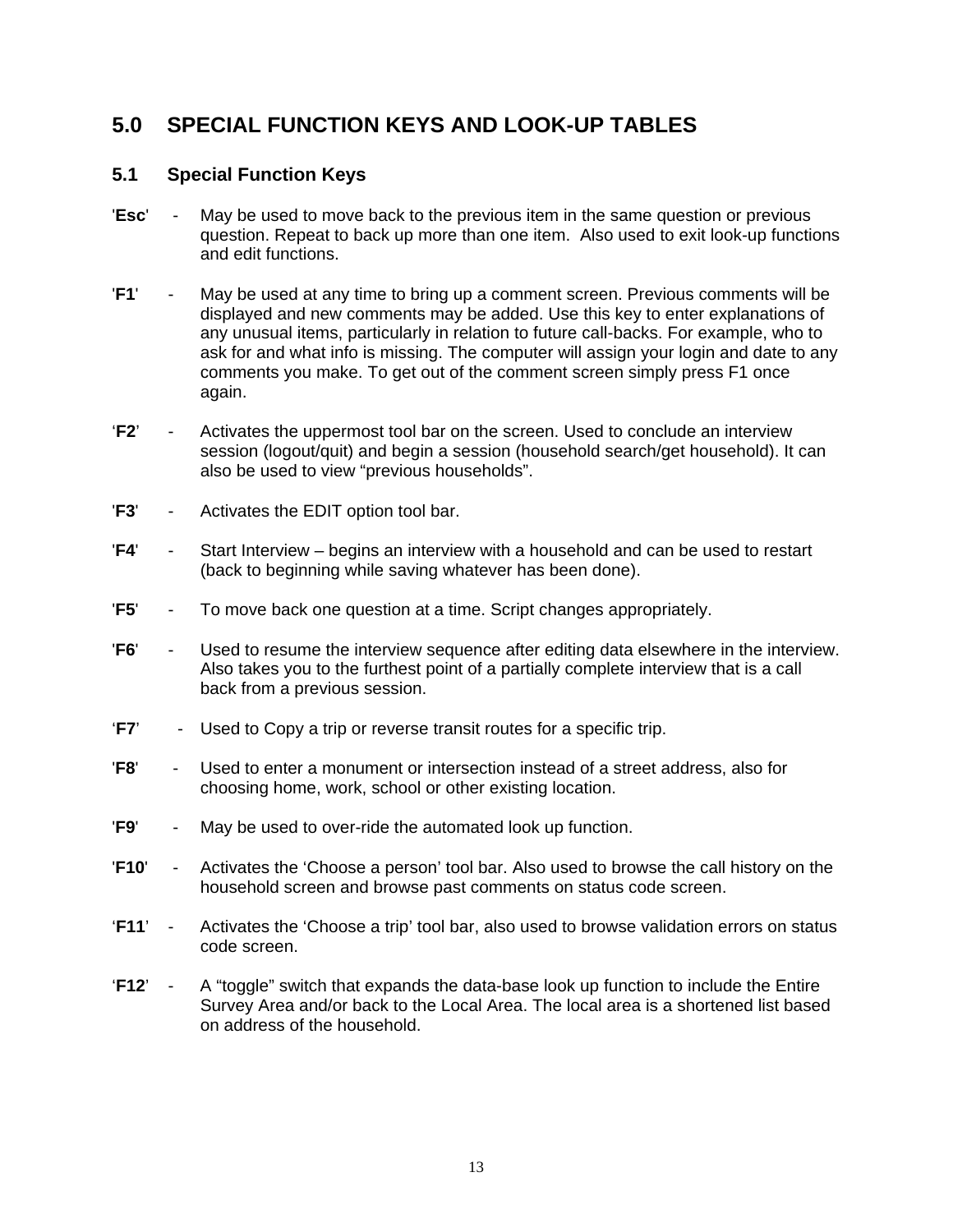### **5.2 Recording Location Data**

Exact geographic locations are required for a number of items in the survey:

- Home address
- Usual place of work
- Usual place of school
- First origin
- Destination of each trip

It is most important that all geographic information be accurately recorded. For locations within the survey area an exact address is required or sufficient information to be able to identify the street block. For locations outside the survey area, the community name is sufficient. If you are unsure, always get a specific address. An address may be recorded in one of 3 ways:

- **1) Complete Address** must include street number, full street name including type designation (road, street, avenue, etc.), direction (if applicable), and the town or city it is in. For example, 100 Bloor Street East, Toronto.
- **2) Monument** Monuments are names of buildings, structures and other places such as a landmark that can be readily identified by name alone. Communities outside the survey area are treated as monuments. To initiate a monument entry press the '**F8**' key at the street number field on the trip screen and choose '**M**'. Examples of valid monument names are:
	- CN Tower, Toronto
	- Exhibition Stadium or CNE, Toronto
	- City Hall, Hamilton

 The community (city or town) name must always be recorded. Places such as beer stores, post offices, banks and restaurants may be recorded as monuments. However, since there may be more than one with the same name (there are many McDonald's) it is necessary to obtain additional information.

For example, CIBC **on** (street name) **at** (street name). DO NOT USE STREET TYPES. e.g. on Bathurst at Bloor.

 Always probe for the closest cross streets, not the closest major streets. If the respondent is unsure then record the best information that you can. Use the comment screen if necessary.

**3) Intersection** – '**F8**' '**I**' at street number field. Intersection locations are to be avoided unless you fail to get an address or a unique building description (monument). If a respondent gives you an intersection rather than a specific address, probe to see if they know the street address or name of the building. If not, enter the first street name and choose the street from the look up data-base (remembering to confirm the Municipality) then repeat for the second street of the intersection. Note that "major intersections" are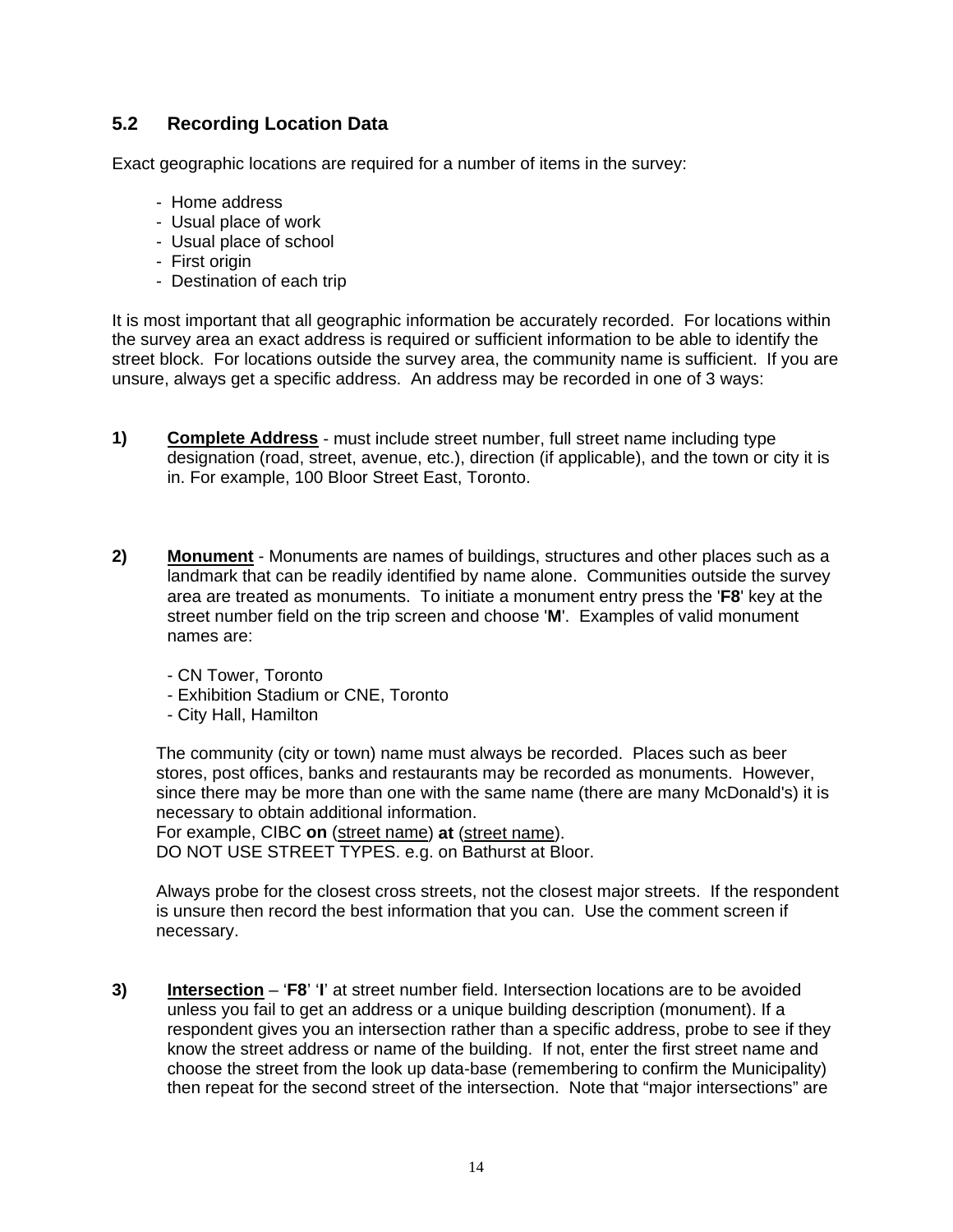not preferred. It is better to get a smaller cross street. Also the computer will prompt you if the streets do not intersect.

PLEASE BE AS ACCURATE AS POSSIBLE!

**A complete street address or proper monument name is always preferred. Street intersection should only be recorded as the last option.** 

### **5.3 Look-Up Tables**

Your computer has been pre-programmed with lists of valid names for each of the following items:

- Streets
- Municipalities
- Schools
- Transit routes
- NOTE: This data-base only covers those streets, municipalities, schools and transit routes that are within the study area. See 'F12' under Section 5.1 Special Function keys.

When typing any of the above, pressing the <**Enter**> key displays a list of the names which match the letters which have been typed so far. The arrow keys may then be used to scroll the list up or down or to position the cursor. Pressing the <**Enter**> key again will select the entry highlighted by the cursor. Be sure to verify that the municipality/route operator/campus is correct before making a location or transit route selection. The <**Esc**> key may be used to return to the data entry field without making a selection. This is useful when you want to change what you have already typed to refine the matched list.

When there is only one entry that matches the letters typed, the computer will immediately display it, that is, without having to press the [**Enter**] key. Verify that both the name and municipality are correct then use the [**Enter**] or [**Esc**] key to proceed as appropriate. Once again [**Enter**] to make a selection or [**Esc**] to return to the data entry field without making a selection. If the correct name is not in the list, you can press the '**F9**' key to override the matching function and continue to type in the full name. However, proper matches should be found most of the time.

If there is no entry in the built-in list that matches the keyed in letters, the computer will automatically display an empty look-up table in which you can continue typing the name. If this happens, you should verify that the name you have been given is spelled correctly. Using the backspace key will cause the table to begin to fill up with potential matches. [**Esc**] will return you to the original data entry screen. Always remember to verify the municipality. There are many Queen Streets in many different municipalities.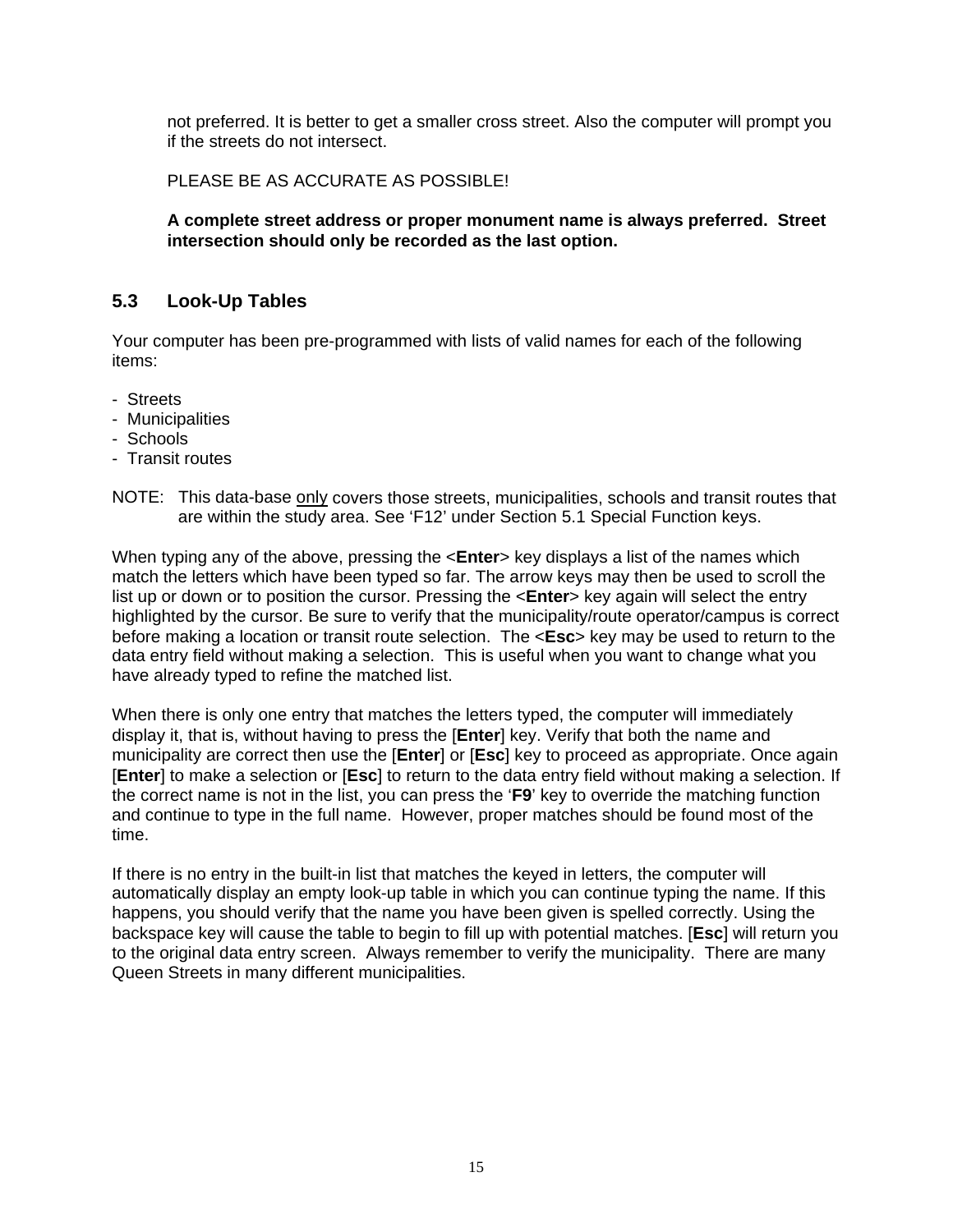## **6.0 VALID DATA CODES**

### **6.1 Household Data**

#### **6.1.1 Home Address**

It is essential that the home address information be complete and correct. If either (a) the household has moved to a new address with the same phone number, or (b) the information displayed is not complete, you must obtain complete address information including street number, street name and type (road, street, etc.) and the community name. Most households in the GTA should possess a civic address. ELC's and Lot and Concessions should only be used as a last resort. A rural route or post office box number is NOT a complete address; you must obtain the actual location of the residence. **Most rural areas in the survey area are now set up for 911 service. This means they should have street numbers and names (ELC, Emergency Location Codes). Probe for this information**. However, lot and concession numbers may be used if there is no street address. Lot and concession addresses are entered as the lot number in the street number field and "Lot Concession 10" in the street name field. Make sure you confirm the township in which they live. Postal code is not required when you are recording a new home address.

#### **6.1.2 Housing Type**

- House A dwelling unit with a separate outside entrance. Oncludes single, semidetached and basement apartment in a house.
- Townhouse A dwelling unit with a separate outside entrance but as part of a multi-unit building or complex. Usually has a street and unit # in the address. Includes row-house, free-hold, and condo townhouse.
- Apartment Any unit with a common outside entrance. Usually has a unit or suite number in the address. Includes condominium apartments, duplexes, rooming houses and other multiple units.

#### **6.1.3 Number of persons**

- Include All persons who normally live in the housing unit including babies, children and grandparents. Include lodgers or live-in housekeepers if they share communal facilities (phone, etc.)
- Exclude Temporary guests (less than 1 month). Tenants and lodgers in a self-contained unit located elsewhere in the house. Persons who are living elsewhere for an extended period of time (more than 1 month) for school, work or other reasons.

It is possible to Insert and delete people while on the "Person info" screen. Care must be taken when deleting or inserting a person or people. The training sessions will inform you of the protocol.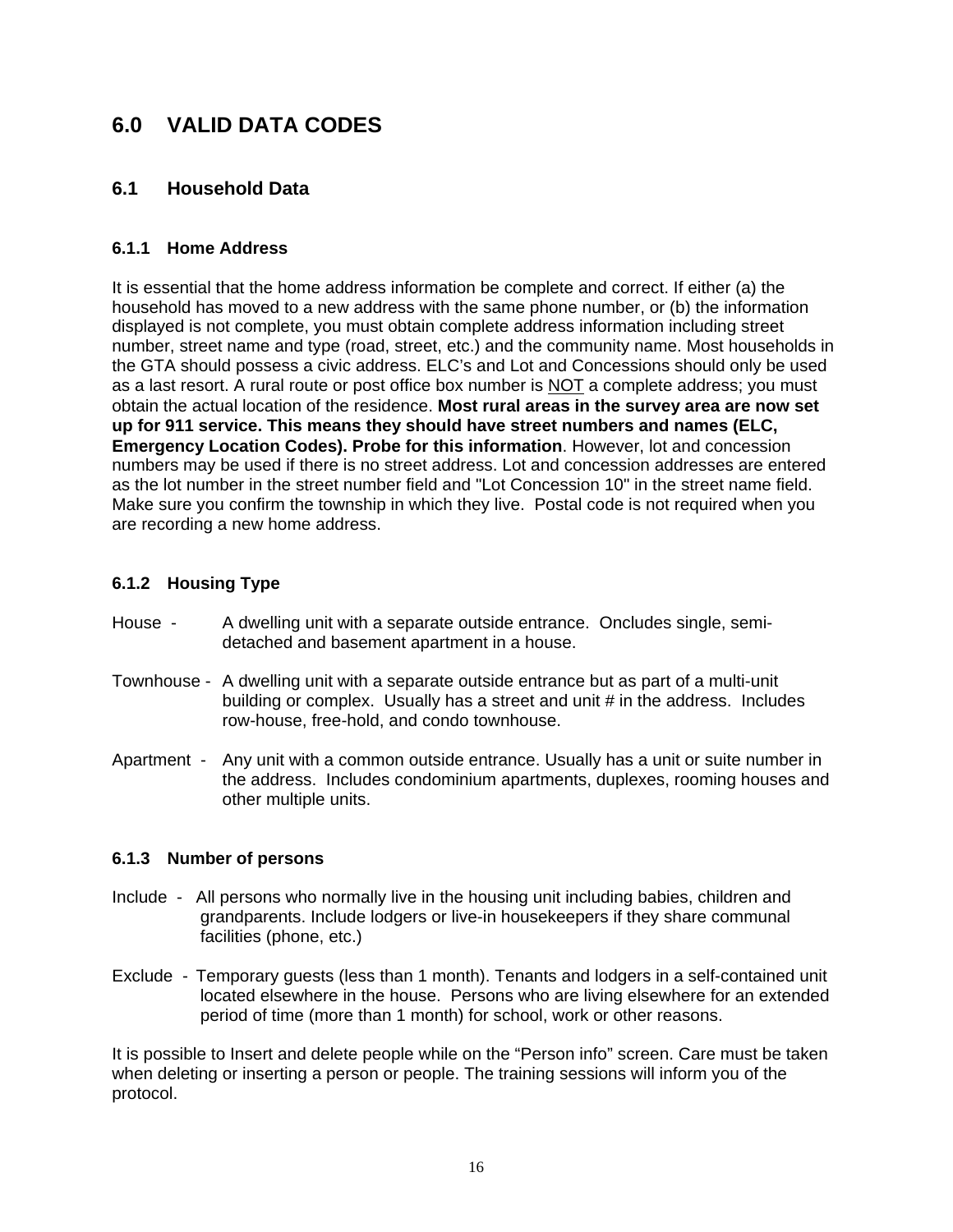#### **6.1.4 Number of Vehicles**

- Include Cars, station wagons, vans, small pick-up trucks, motorcycles, rental and business vehicles which are normally available for **personal use** by members of the household.
- Exclude Heavy trucks, motor-homes, school buses, bicycles and vehicles that are not licensed or are inoperable.

### **6.2 Person Data**

Some items of personal data (age and gender) are required for all members of the household. Other items need only be collected for those persons 11 years of age or older. The software will give the appropriate prompts accordingly. The software will not issue an interview complete status code unless the number of people for which personal data has been collected is equal to the number of people stated as being in the household.

### **6.2.1 Person Identification (Name)**

Household members can be identified by first name or family relationship (husband, wife, son, etc.). The computer assigns a sequential number to each person, which will be displayed as part of the trip information for each trip made (e.g. Person 1, Trip 1; Person 1, Trip 2 etc.)

NOTE: Descriptive names are collected for your convenience in conducting the interview. The names will not be part of the final computer record or used in any way for analysis.

**DO NOT** ask for the name of the person you are talking to, unless there is a special reason (e.g. scheduling a call-back). If you are scheduling a call-back for specific missing information then it is helpful to obtain the person's name to whom you need to speak and leave a comment in the comment screen. If there are only one or two persons in the household, you may simply refer to "you" and the "other person". An interview can be conducted by referring to "the 12- year-old girl", etc.

### **6.2.2 Age**

Ask for exact age; if the respondent hesitates or refuses, try to get an approximate age (within 5 or 10 years). Infants under one-year-old are recorded as 0 (zero). If a person says mid-forties, record it as 45. Similarly if he says early fifties record it as 52. If the respondent gives an age range then record the mid point.

Valid codes are 0 to 98 with anyone over 98 being coded as 98. The code '**R**' or '**99'** is used if no estimate of age can be obtained, that is, refused or not known.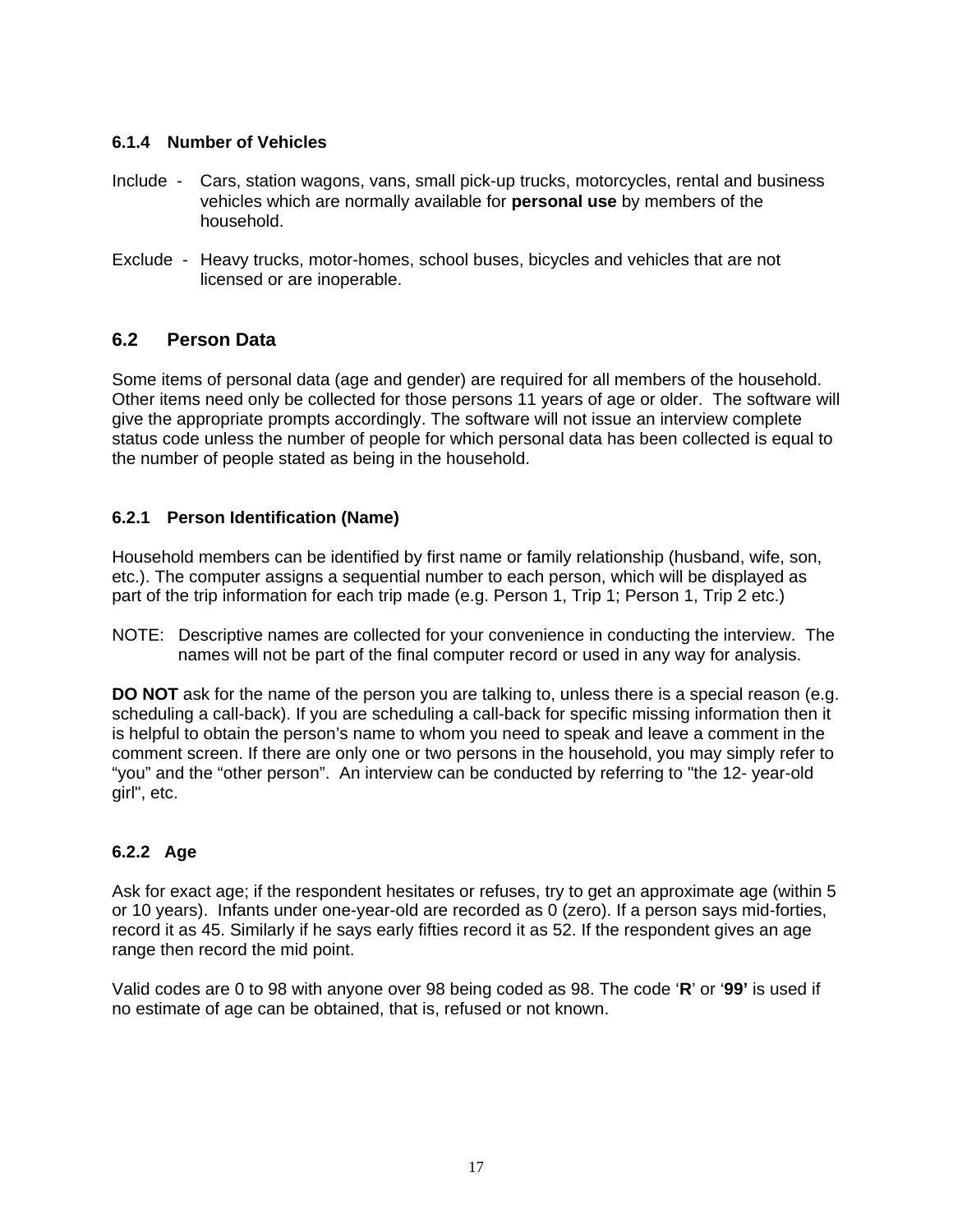#### **6.2.3 Gender**

Record '**M**' for male and '**F**' for female. **DO NOT** ask the respondent even if uncertain. Use your best judgement. However, it is appropriate to ask the respondent the gender of other members of the household. An example is "Turning to the next person in the household. Who would that be?" Answer: My roommate. Then "Would your roommate be male or female? Code '**R**' for refused/don't know.

#### **6.2.4 Driver's Licence**

Refers to the possession of a currently valid driver's licence. This includes any category of motor vehicle licence, including a temporary learner's permit. A licence which has not been renewed or which has been suspended for any reason is not a valid licence and should not be recorded. ('**Y**' – has licence, '**N**' – no licence, '**R**' – refused/don't know)

#### **\*\*\*For persons under 11 years of age\*\*\***

The computer program will automatically skip the remaining questions (i.e., transit pass, employment and student related questions) and move on to the next person in the household.

#### **6.2.5 Transit Pass**

Refers to the possession of a currently valid transit pass. Transit passes are categorized by length of use (i.e., daily, weekly, monthly and annual) and the issuing transit authority (e.g., TTC and GO Transit). Use the automated look-up which lists all transit passes in the survey area. In the case of the new transferable Metropass, and a person questions whether "use" of the pass constitutes "having" one, the answer is yes.

- NOTE: For the 2006 survey a new category may be introduced for the transferable transit pass.
	- **M** MetroPass
	- **G** GO Transit
	- **O** Other
	- **C** Combination
	- **N** None
	- **R** Refused/don't know

#### **6.2.6 Employment Status**

- **F** Employed full-time
- **P** Employed part-time
- **N** Not employed. (Includes homemakers, retired persons, unemployed, volunteer worker, persons on maternity or disability leave)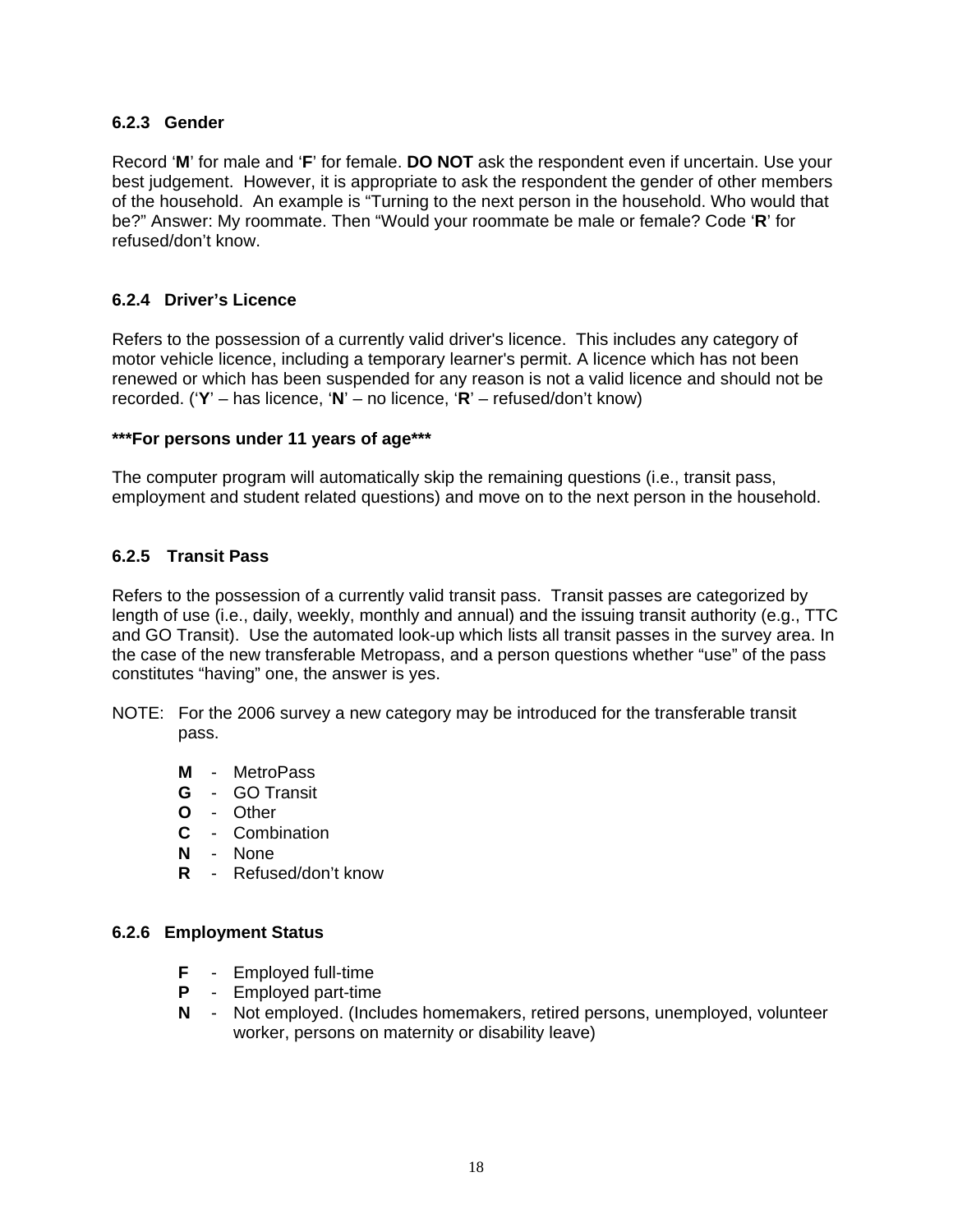A person is employed if they receive a salary, or other remuneration, on a regular basis for the work they do. A person who runs his/her own business at home is employed. A student who works part-time on a regular basis is employed.

A person is unemployed if they are looking for work but do not currently have a job. Where possible leave the definition of full-time or part-time to the respondent. If asked, use 30 hours a week as the approximate dividing line. If a person has more than one job they should base the determination on the one which they consider to be their main job.

#### **6.2.7 Occupation**

This question is only asked of people who are employed. Use your best judgement to fit the response into one of the four categories displayed on the screen. The categories are:

**G** - General Office.

Persons who work in an office type environment but do not qualify for the Professional/Technical/Management category.

**S** - Sales and Service.

People involved in the selling of goods or services at either the wholesale or retail level. Includes most people who work in stores, restaurants, banks, insurance companies, repair centres, health clubs and entertainment facilities of all kinds. Exclude anyone employed in a purely administrative capacity (General Office).

- **M** Manufacturing/Construction/Trades. Non office jobs that generally involve some degree of physical labour. Include factory and warehouse employees, construction workers and associated trades people (e.g. Plumber, electrician). Include farming, agriculture, mining, forestry and food processing.
- **P** Professional/Technical/Management. Jobs that require a specialized education (e.g. a University degree in a particular field) or involve a substantial level of management responsibility. Do not include supervisory staff where "supervision" is their main function as opposed to the determination of "how" things should be done or the setting of policies. Jobs in this category are generally in an office environment but have a substantially higher income earning potential than the General Office category.

#### **6.2.8 Employment Location**

This question is only asked of people who are employed. We require the actual location where the person works. **A street address is preferred.** The name of the employer, an office building or plant location may be entered as a monument provided the information is sufficient to accurately identify a unique location.

If a person has more than one job or works in several different locations ask for the one they spend the most time at. Enter 'No Usual Place of Work' if the person does not have one, such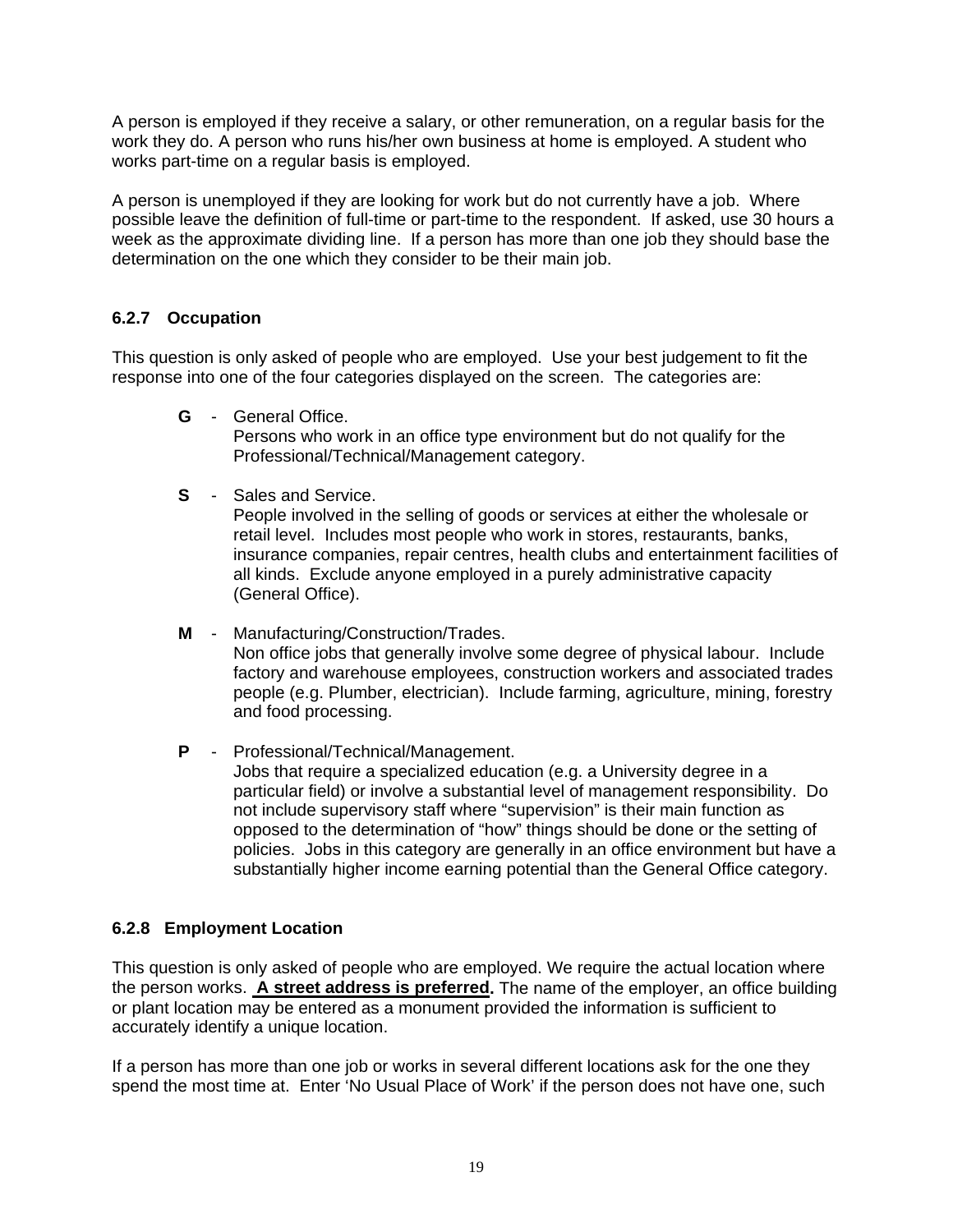as might be the case with a taxi driver or trades people who go directly to different locations each day without first going to a terminal or an office.

Note that the Toronto School Board is an employer and not a location. In the case of Supply Teachers they would have a usual place of work, that being, "where they worked yesterday".

Options for entering the employment location are:

- a) Street address: Enter address by typing in the street number and name
- b) Monument: Press '**F8**' then '**M**' while in the street number field.
- c) Work at home: Press '**F8**' then '**H**' while in the street number field.
- d) No usual place: Press '**F8**' then '**N'** while in the street number field.

#### **6.2.9 Free Parking at Usual Place of Work**

This question is only asked of people who are employed and have a usual place of work. Options are:

- **Y** Yes
- **N** No
- **R** Refused/Don't know

#### **6.2.10 Student Status**

A student is any person enrolled either full-time or part-time at an academic institution. It also includes evening classes related to academic or vocational training, but not related to sports or recreation.

- **F** Full-time
- **P** Part-time
- **N** Not a student
- NOTE: A person cannot be recorded as both a full-time employee and a full-time student. The computer will prompt you to change one of the designations. Change the school status to part-time if the student also works full-time.

#### **6.2.11 School Name**

This question is only asked of students. Use the automated look-up procedure to check that the full name is correct and verify that the municipality is correct. If the school is a University or College with multiple locations, the software will display a list of buildings or campuses. Select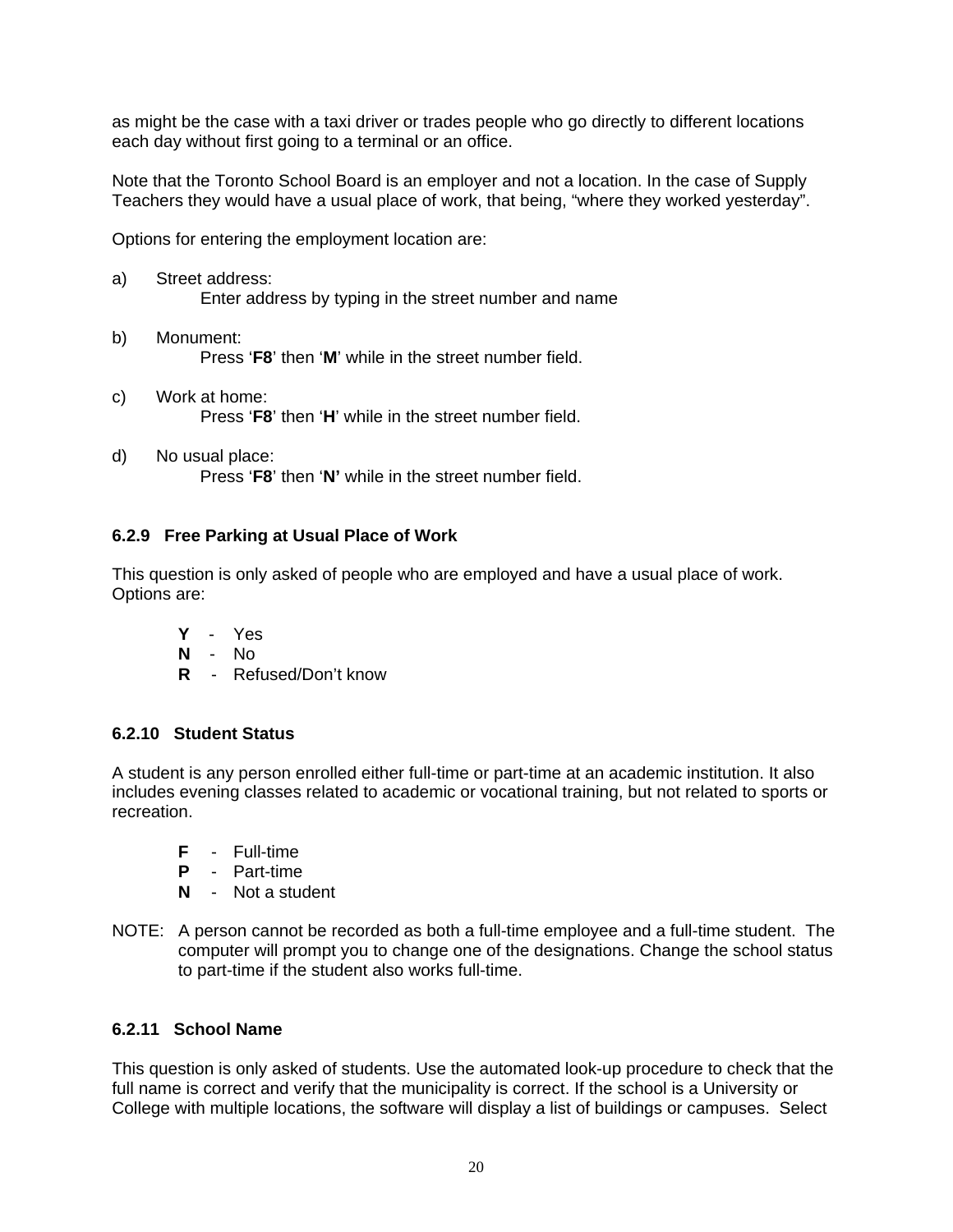the one where the person usually attends classes. Do not type the whole school name unless you are absolutely sure of the spelling. There are some cases when there will be no exact match to the automatic look-up if you have typed the name incorrectly or if you typed too much of the name. E.g. Forest Hill Public School is actually Forest Hill PS in the computer database.

NOTE: You can abbreviate University of Toronto and University of Waterloo by typing 'U of T' and 'U of W', respectively. For all other educational institutions, type in the full name. Again, the F12 function key switches you back and forth between Local Area and Entire Survey Area.

### **6.3 Trip Data**

Remember that only **trips made on the previous weekday** are to be recorded. Once the first trip has been recorded, a trip day is established and remains the trip day for which all the trips for that household must be collected. That trip day is displayed at the top of the computer screen in blue. The default trip day will be the previous weekday. No trip data is collected for persons less than 11 years of age.

A trip refers to a one-way movement between two places for a single purpose. The origin of each trip is assumed to be the destination of the previous trip. It is therefore important that all trip data be collected in the correct order.

Do not record stops along the way if they are incidental to the main trip purpose unless they involve a significant detour or time delay (more than 15 minutes). However, dropping off a passenger on the way to work is a separate trip since the purpose is to facilitate a passenger. In most cases it will be up to the respondent to determine what constitutes a trip. The interviewer should not change the information, once collected, unless there is a definite error; i.e. it is not critical if a minor stop-off does get recorded as a separate trip provided the interviewer does not make a habit of recording these incidental trips.

Walking trips only need to be recorded if they are to or from school or work, or if they are essential links between two trips by other modes. If additional walk trips are recorded by accident, there is no need to delete them. They will be reviewed and, if necessary, taken out of the database later.

In general, the trips recorded should be those made by all members of the household between the time they get up and the time they go to bed. They are recorded for the 24-hour period from 4 a.m. on the day prior to the interview to 3:59 a.m. on the day of the interview. If you discover near the end of the interview that a person works a night shift and returns home at 8 a.m., you might need to go back and change the person's first trip origin to work and his/her first trip destination to home.

If an occupation requires that a person go to many different places in one day (e.g., travelling salesman, bus driver, taxi driver, courier) only his first trip to work needs to be recorded. However, if subsequent trips are recorded by accident do not attempt to delete them. A trip home, if applicable, should be recorded from the last destination entered even if it is not the actual location from which the person returned home.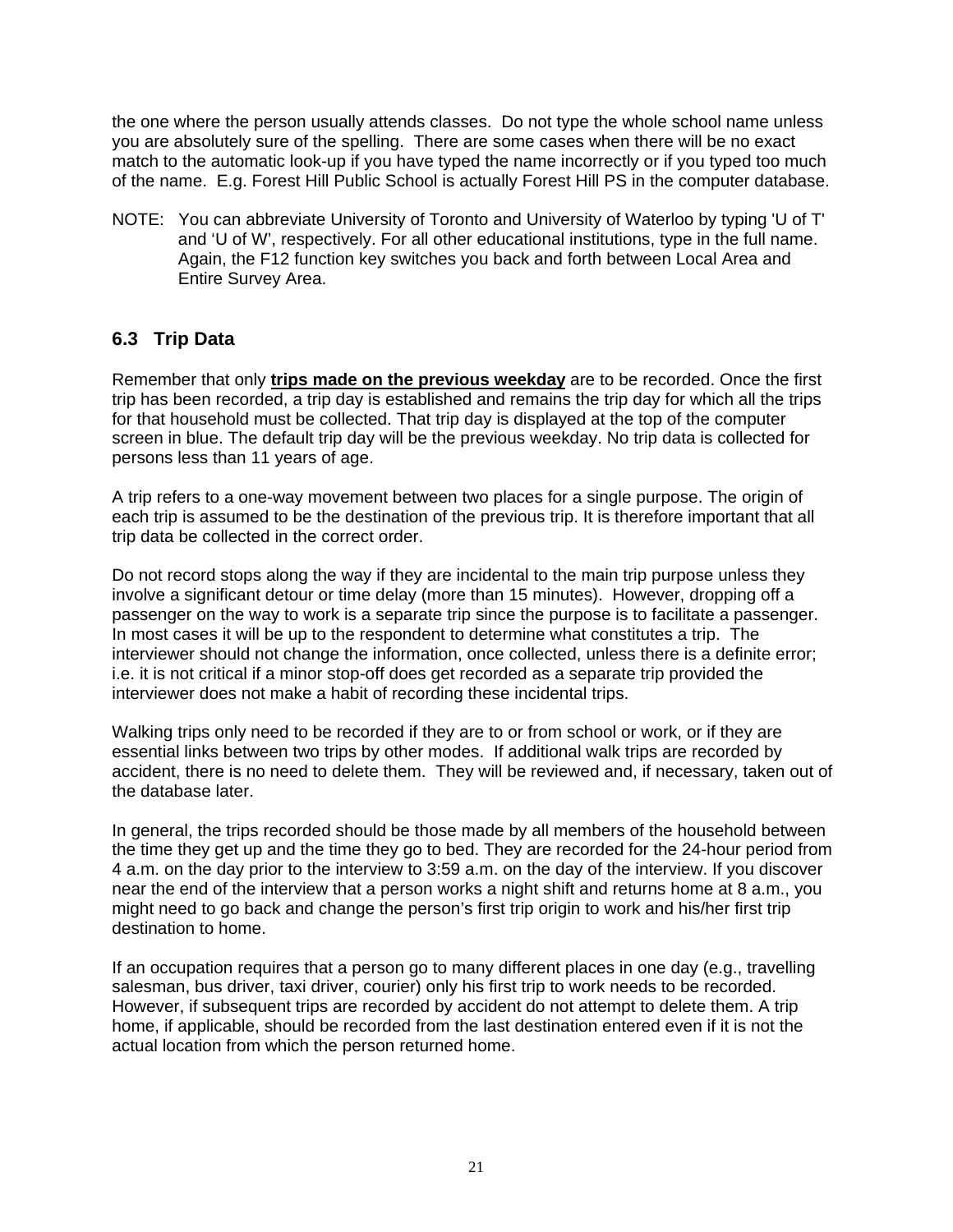After recording each trip the following options will be presented:

**A** - Another trip

Takes you to 'street number' field of the next trip. Record the next trip. It will be necessary to delete the trip added if done so in error. Also remember that when copying a trip one must first add another trip or it will overwrite the previous trip. The computer will prompt if you want to overwrite.

**N** - No more trips

The computer will ask you to confirm that there are no more trips for that person. Additional confirmation will be prompted by the computer when the last trip for the person is not to home or when an employed person did not make any work trip (see Q.5b and Q.5c on the Trip Screen). After confirming that there are no more trips the computer moves on to prompt you for information on the next person in the household. If there are no more people, it will prompt you to politely terminate the interview and record a completion status code for the household.

- NOTE: While recording trip information an insert, delete and copy trip tool bar appears above the script.
- Delete a trip '**Ctrl-Del**' Hold down the control key while pressing the delete key. Depending upon when you press these keys the computer brings up windows that ask if you want to delete the current trip (from within the trip), the last trip (from the 'Another trip' box), or all (any trip?) trips (if it is the only trip). If it is the only trip and you choose delete, the computer will take you to that persons' 'Any trips' box on the first origin screen so you can record that no trips were made. Again the computer will prompt you if you are sure you want to delete all the trips for that person. The computer always gives you the default option of cancelling the delete function if needed. Use the arrow keys to select the option required.
- NOTE: When deleting a trip other than the current or last (as above) trip one must first press '**F11**' 'Select a trip', **cursor to the trip** (highlight it) and press [**Enter**] to choose that trip.

#### **Warning: You must press [Enter] after highlighting a trip in order to select it. Simply putting the cursor over the trip and trying to insert or delete will insert before and delete the current trip and not the highlighted one.**

Insert a trip '**Ins**' – Insert key. This will insert a trip immediately prior to the most recent trip for the person you are working on. This can be done while in the middle of recording the current trip and the computer will take you back to where you were when you '**Ins**' inserted the trip when you are done. To insert a trip for another person in the household you must first 'F11' select that trip as above.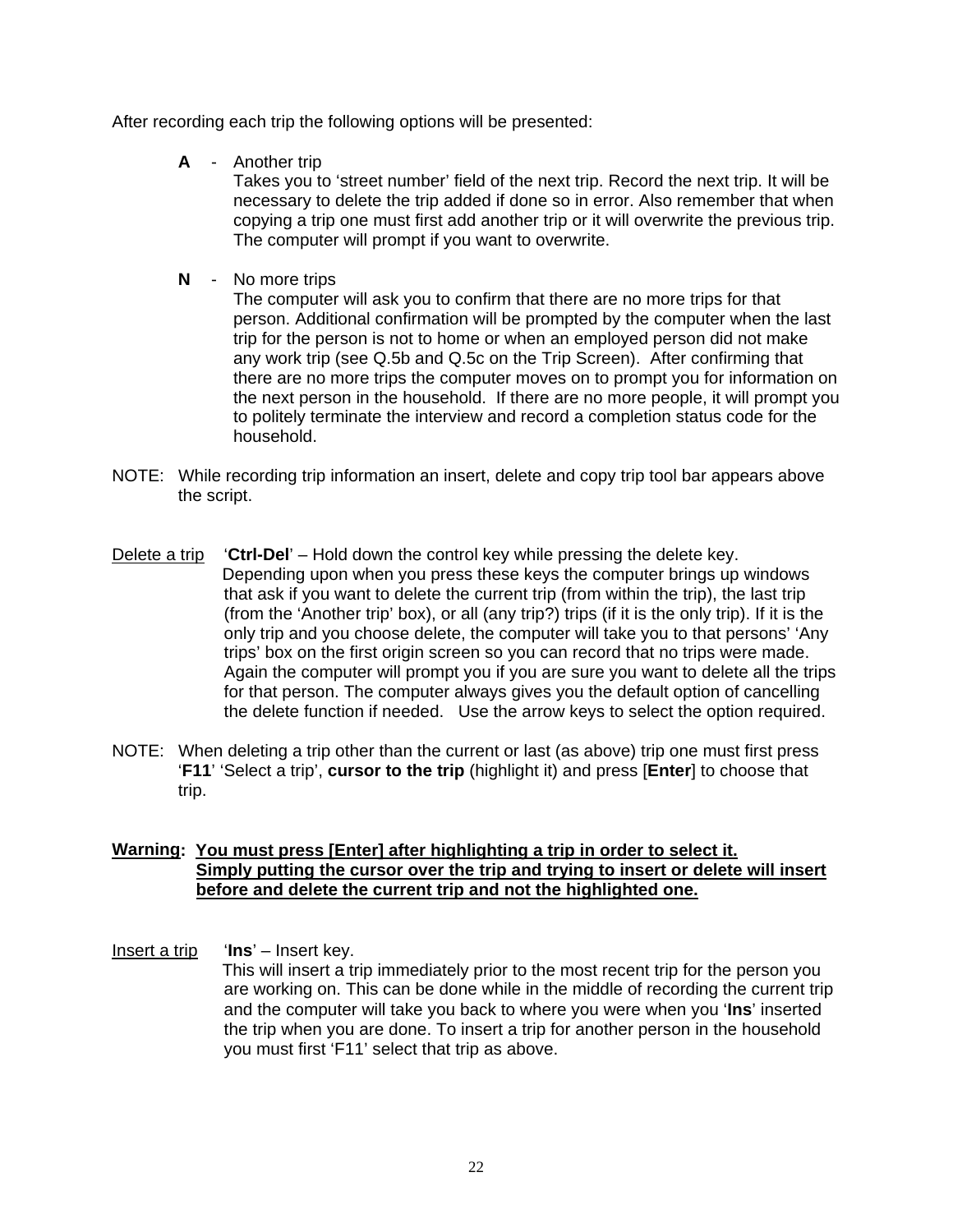'**Alt-Ins**' – Hold down the Alt key while pressing the insert key. This is a short cut to adding another trip onto the last trip recorded from within inserting a trip" mode for a non-current person.

NOTE: Do not hold the insert key down because it will insert more than one blank trip. If a blank trip is inserted in error it must be deleted.

Remember that trips must be recorded in the correct time sequence for each person. When you are inserting or copying a trip, be sure to confirm the purpose, time and mode of that trip.

**Remember that a return outing, such as going out to shop and then back to work, counts as two trips. Each of these trips must be inserted separately.** Inserting a single trip is applicable when a person remembers that they made a detour that qualifies as a separate trip.

#### **6.3.1 First Origin**

In most cases this will be home or the usual place of work. If they start somewhere else, then obtain the location but do not ask for the reason they were there.

#### **6.3.2 Destination Type**

Exact Address - Street number followed by street name

Other than address – '**F8**' then enter one of the following code letters:

- **H**  Home
- **W** Usual place of work (The one entered as personal information)
- **U**, **S** Usual place of school (The one entered as personal information) Other school (someone else's school)
- **M** Monument see section 5.2
- **I** Intersection see section 5.2
- **E** Existing Other members' work, school or first origin

#### **6.3.3 Trip Destination**

The computer will automatically enter this data if the destination type has already been entered as: Home, usual place of Work or School.

#### **6.3.4 Trip Purpose**

The trip purpose will be recorded automatically if the destination type was specified as Home, Work (usual) or Usual School. If copying a destination, the same trip purpose will be displayed but you will be asked to confirm it. Remember that if you copy a school trip but the purpose was to (go to the school to) play basketball the purpose would be "O" other and not "S" school. Try not to repeat the question if a person has already said that they "went shopping" or "went to the cinema" in response to the question "Where did you go next?" If a trip is made for more than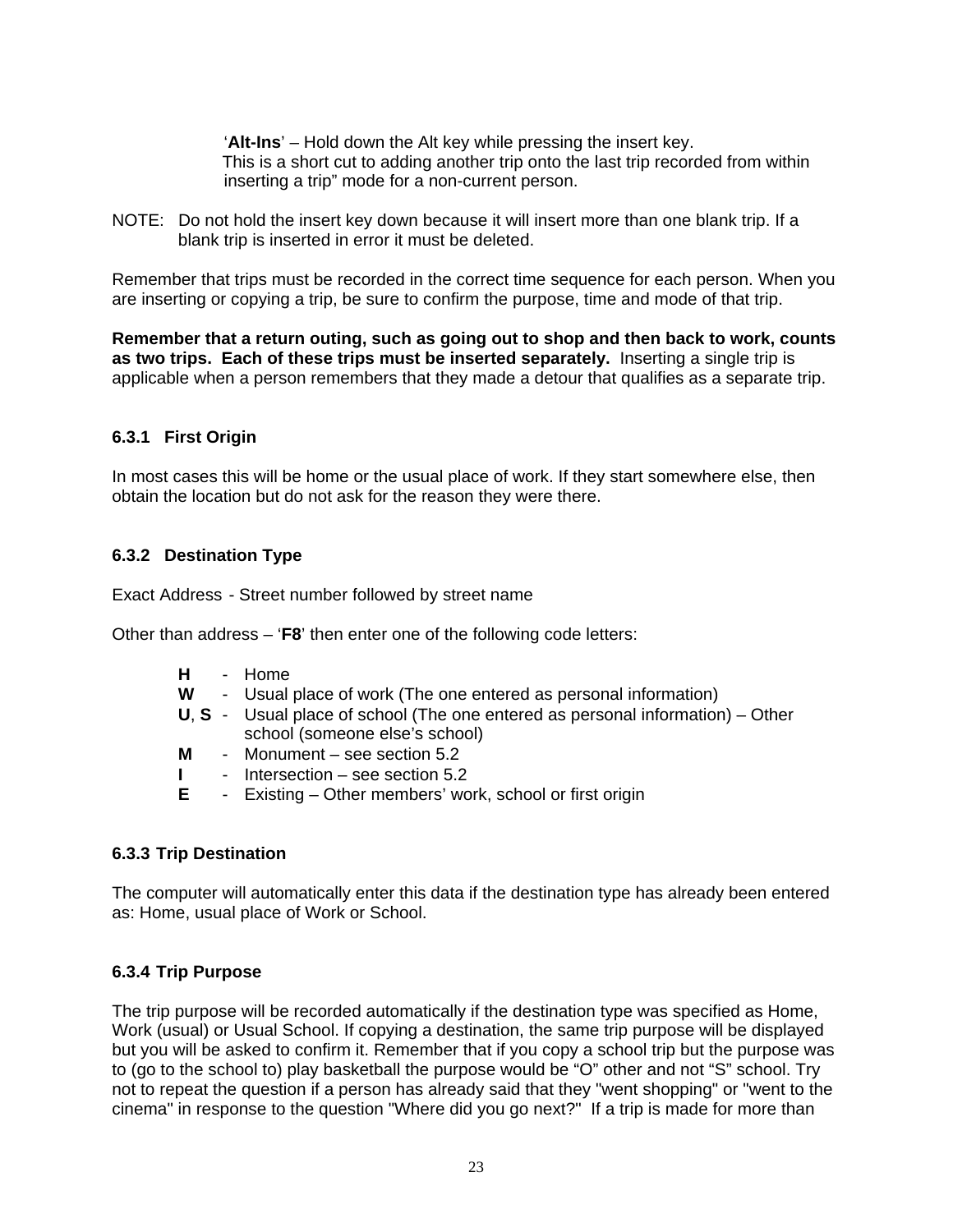one purpose record the main one or record each segment as a separate trip with a different purpose. Trip purpose options are:

**W** - Work

Includes trips to work and other trips made in connection with a person's normal employment, such as to attend meetings or to pick up materials.

NOTE: Trips to volunteer work and to apply for work are coded as "O" - other.

**S** - School

Trips made for the purpose of attending school, including elementary, secondary, post-secondary, community college, trade school or night school.

Do not include trips made to school other than by students. A teacher going to school to teach would be "W" for work. A parent attending a parent-teacher meeting would be "O" for other.

- **H** Home Any trip to home from anywhere regardless of previous trip purpose.
- **F** Facilitate Passenger

Trips made to pick-up or drop-off a passenger where the primary purpose of the trip is to serve the passenger's needs. This would include taking a child to school and a trip to the Kiss N' Ride lot to drop off a passenger on the way to work. See "D" - Day Care for a special variation on this code.

#### **M** - Market or Shopping

Trips made for the purpose of purchasing consumer goods or retail services. Trips made to repair shops, barbers' shops, beauty salons and dry cleaners are shopping trips. A visit to a plaza to window shop is also a shopping trip.

**O** - Other

Any trip which does not specifically belong in one of the other categories. It includes personal business, medical, social, recreation and entertainment trips.

**D** - Day Care (Picking up or dropping off an infant at a day care centre) This is a special case of facilitating a passenger.

#### **6.3.5 Start Time**

Record the time at which the trip started. It can be recorded to the nearest minute but do not press the respondent if they give an approximate time. Generally, most trip start times will likely be specified to the nearest 5, 10 or 15 minutes. Times are recorded as a 3 or 4 digit number followed by the letter "a" (for a.m.), "p" (for p.m.) or "n" (for trips made between midnight and 3:59 a.m.). You do not have to add a leading zero (0) for hours between1 and 9. For example, 3 p.m. would be entered as 300p. Note that the survey covers a 24 hour period over 2 days from 4:00 a.m. of the trip day (usually the pervious day) to 3:59 a.m. the next day (usually the day of interview). Valid ranges of time are:

400a to 1159a - 4:00 a.m. to 11:59 a.m. the previous day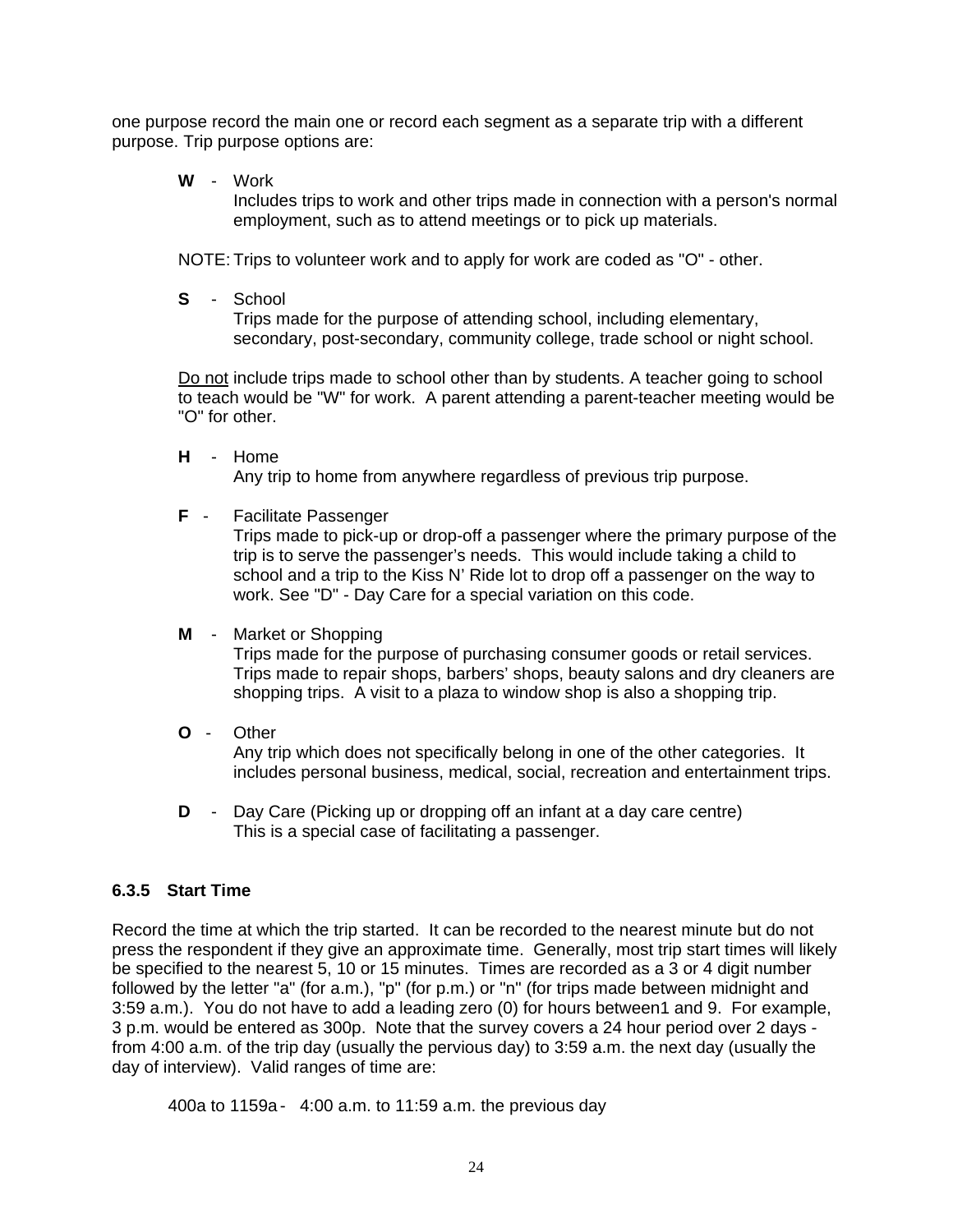1200p to 1159p - 12:00 p.m. to 11:59 p.m. the previous day 1200**n** to 359**n** - 12:00 a.m. to 3:59 a.m. the interview day

#### **NOTE: The trip day (previous weekday to the interview unless otherwise dictated by the status of the interview being a partial completion initiated for a different trip day) starts at 4:00 a.m. and continues till 3:59 a.m. of the interview day.**

Remember that trips must be recorded in the proper time sequence. The computer will prompt you with an error message if they are not. If the respondent is reluctant to give specifics, try to get a range. Use the [Enter] key to record a refused or don't know response. The computer program will automatically add 5 minutes to the previously recorded trip's start time to maintain the time sequence requirement.

#### **6.3.6 Method (or Mode) of Travel**

If public transit is used for any part of the trip, it is a transit trip (code '**T**'). Full details of the routes used, including station names (on and off), as well as the method used to get to and from the first and last public transit routes are required. If more than one mode of transportation is used, not including public transportation (e.g., If someone is given a ride to the Kiss 'n Ride and then takes the subway the mode is "**T**" with the access mode being "**P**").

If someone is given a ride to a parking lot where they then drive their own car to their final destination then record it as two trips.

Modes are:

- **D**  Auto Driver Refers to the driver of any motor vehicle other than a motorcycle, scooter or moped.
- **P**  Auto Passenger Refers to a passenger in a vehicle. Exclude school buses, taxis and any form of public transportation.
- **X**  Taxi A person riding in a taxi or limousine who pays a fare for the trip.
- **M**  Motorcycle Includes motor-scooters and mopeds.
- **S**  School Bus
- **T**  Transit Includes all regular bus services, subway, streetcars, trolleys, GO trains, intercity rail and buses, island ferry and special services such as Wheeltrans for handicapped persons and hotel shuttle buses. Excludes school bus, taxi and limousine services.
- **B**  Bicycle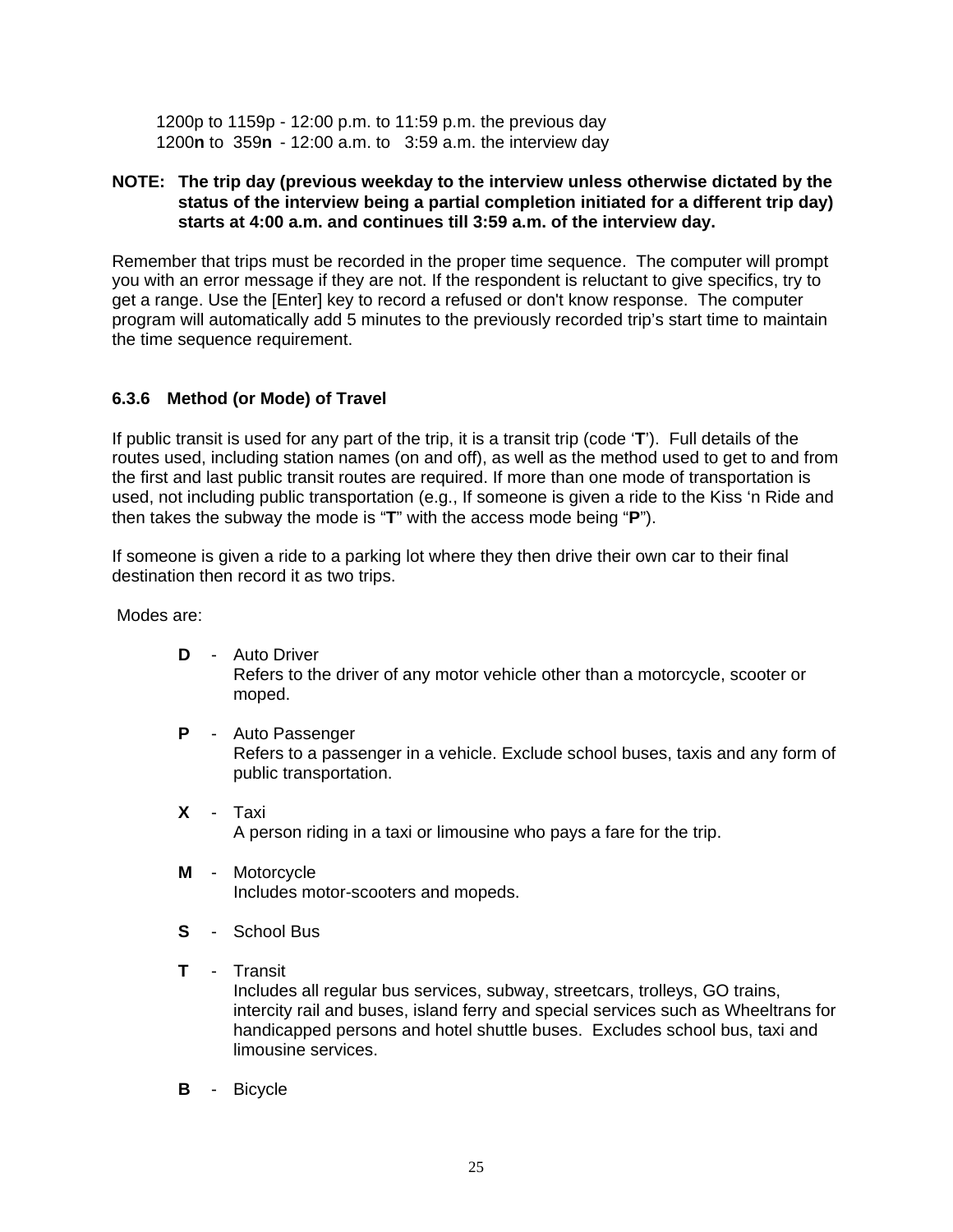**W** - Walk

Walk trips should only be recorded if they are to or from a work or school location, or if they form an essential link between two trips by other modes.

- **O**  Other A trip which does not fit into any of the above categories. Use the comment screen to explain what it is. Includes skateboard, rollerblade and horse buggy but excludes airplane. If a person travels somewhere by air, record the airport used as their destination and enter the mode of travel used to get to the airport.
- **R**  Refused or Unknown

#### **6.3.7 Transit Routes**

If any part of a trip is made by public transit, it is necessary to obtain details of the transit routes used, as well as the method used to get from the start of the trip to the first transit route, and from the last route to the final destination (access and egress). If a route is subway, RT or GO rail line the software will prompt you to ask for the station at which the person got on and the station at which they got off. A transit route can be identified by its name or number (bus, subway, streetcar – the 514, 501 etc.) and the transit operator (York Transit, TTC, GO, Mississauga Transit, etc.). The computer has a list of all of the route names and numbers coupled with the operator. If two routes entered in sequence do not intersect, an error message will appear and you will be asked to verify the route names before proceeding further.

NOTE: Whenever GO Rail, TTC subway or LRT is mentioned we need to determine at which station they got on and off. If they transferred at Union Station from Go Transit to Subway it needs to be entered as two routes with four stations. i.e. – Route: Go Train, then on at Clarkson, off at Union then Route: Subway, and on at Union and off at Eglinton.

#### **6.3.8 Worked From Home**

This question is asked only of people who are employed (full-time or part-time) and have a usual place of work that is not home and have not reported any work related trips. Options are '**Y**es' for worked from home and '**N**o' for did not work at home.

Work at home includes situations in which the person uses telecommunication technology or takes work home on either a regular or occasional basis. It does not include people who stay home because they are sick even if they still do work or if the person is on vacation but calls in to his/her work place for a few minutes.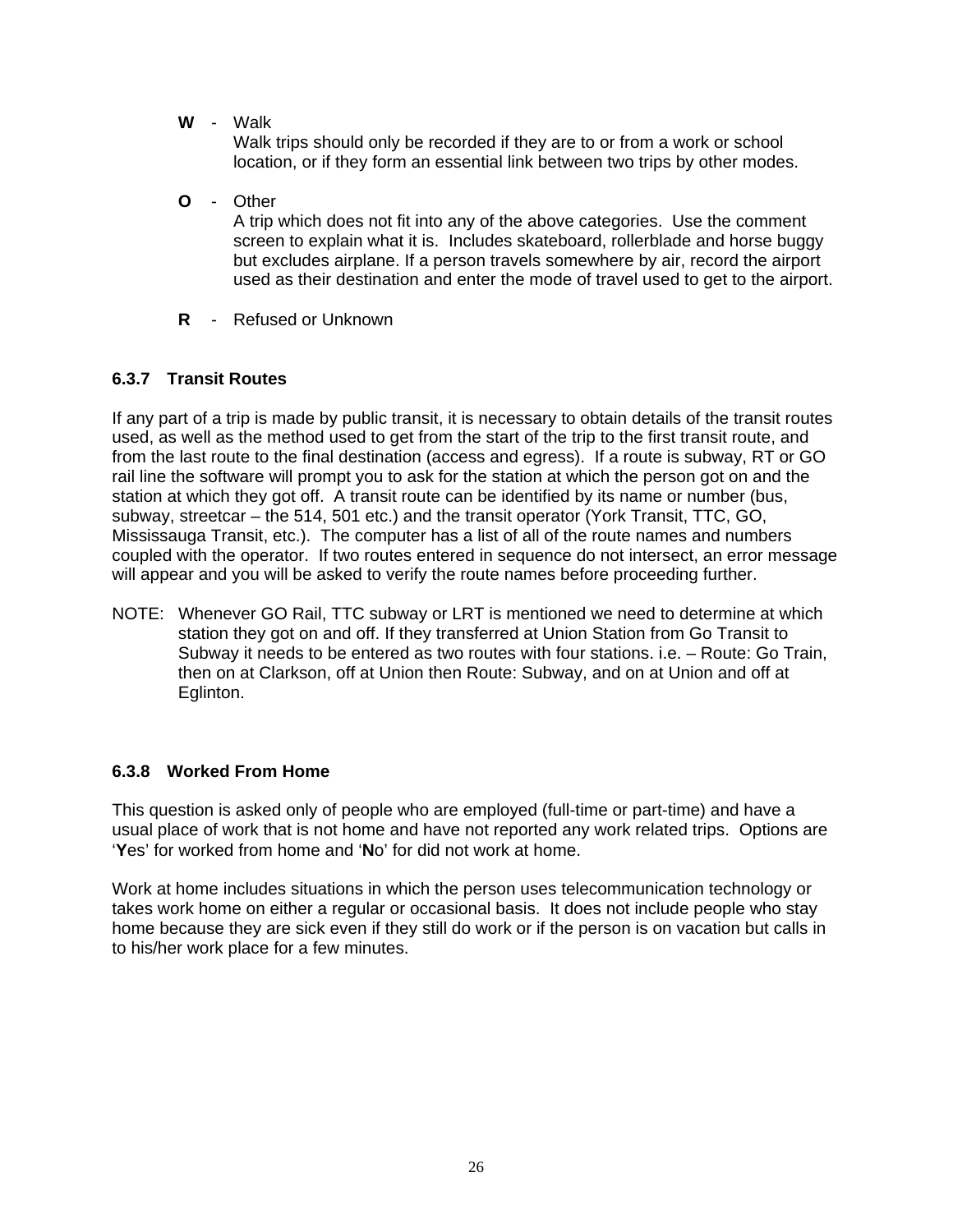## **7.0 COMMONLY ASKED QUESTIONS**

NOTE: Be efficient. After supplying your answer to a question simply carry on with the interview. Do not wait for approval of the answer. Ask the next question of the interview.

#### **How do I know this survey is legitimate?**

"The Ontario Ministry of Transportation mailed you a letter recently informing you of the conduct of the survey and telling you to expect our call. This letter has been signed by a senior political representative from all the participating regional, local and municipal agencies."

"Every five years for the past twenty years, they have conducted this survey to gather information so that they may keep up with your ever-changing transportation requirements."

"As a part of their randomly selected representative sample of households it is extremely important that they obtain this information from your household."

"You may phone MTO INFO at 1-800-268-4686 or visit our website at www.TransportationTomorrow.on.ca"

"I can have them mail you another letter if you wish.

BE SURE TO CONFIRM CORRECT MAILING ADDRESS INCLUDING POSTAL CODE NOTE: use this offer only as a last resort.

#### **What is this survey about?**

"It is the gathering of information about people's travel patterns and being able to track the changes in those patterns over the years."

#### **Why are you doing this survey?**

"This survey is to find out the travel patterns of households to ensure continued improvement of road and transit services."

#### **What area is being surveyed?**

"This year the survey area is the GTA including the Regions of Durham, Halton, Peel, and York and the Cities of Toronto and Hamilton."

"Due to the value of the survey results in terms of transportation planning, areas outside the GTA have been participating since 1995. "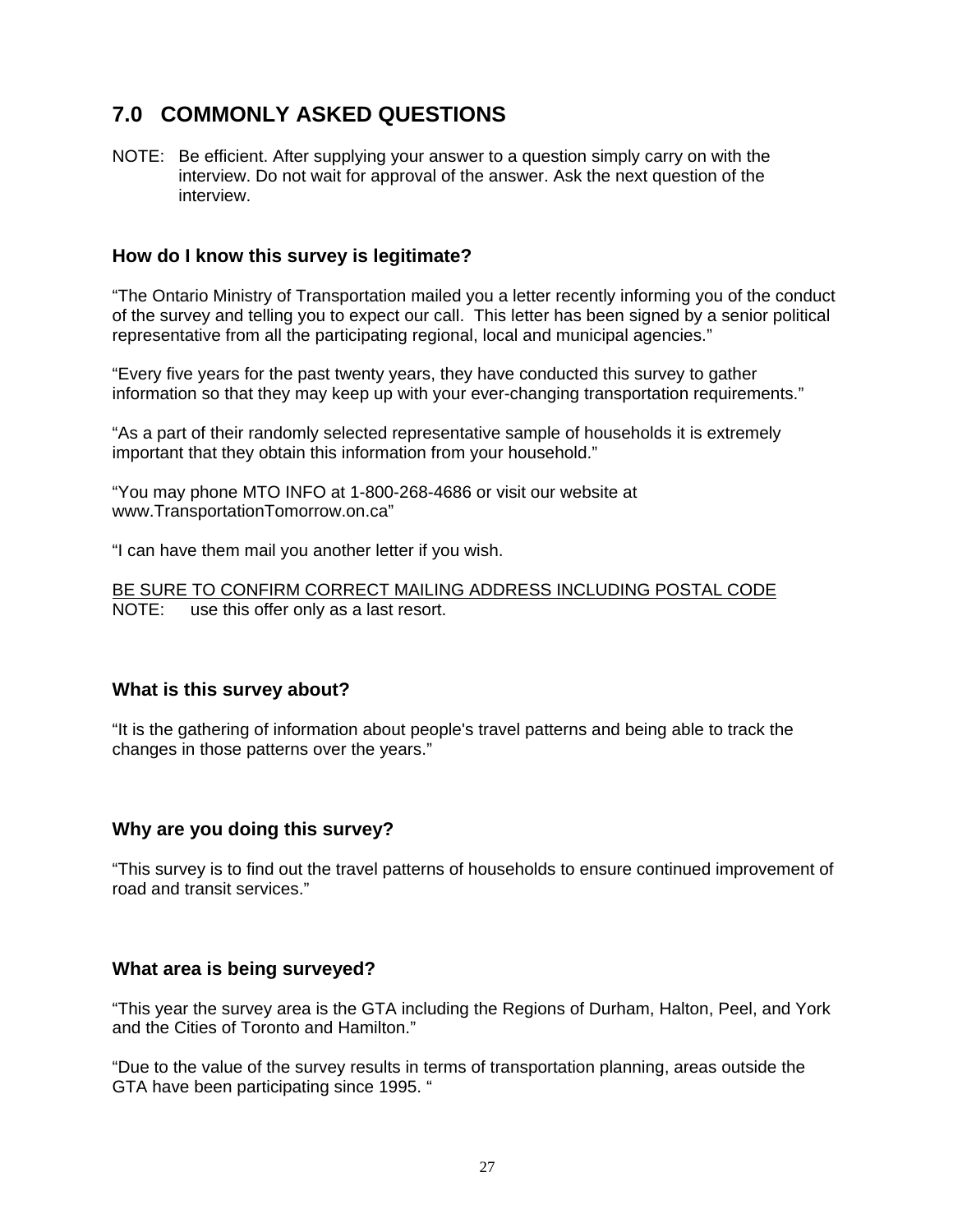"Last year we conducted this survey in Peterborough County including the City of Peterborough, Simcoe County including the Cities of Barrie and Orillia, Cities of Brantford, Kawartha Lakes, Town of Orangeville, part of Wellington County, Dufferin County and the Regional Municipalities of Niagara and Waterloo.

#### **How did you get my name?**

"Names and telephone numbers were randomly selected from telephone directory listings. Your household was chosen and therefore will be part of a representative sample of Southern Ontario households."

#### **How long will this take?**

"On average the interview lasts 5 to 10 minutes. But it depends on how many people there are in your household and how many trips they took yesterday. "

### **Who is this study being done for? Who is paying for this research?**

"The survey is funded by your Regional Municipality, County or City and by the Ontario Ministry of Transportation, GO Transit and the Toronto Transit Commission."

#### **How can I be sure that the information will be kept confidential? Will my name be used?**

"Authority for the collection of this information has been obtained from each of the Regional and Local governments participating in this survey and the confidentiality of this information is protected under the Freedom of Information and Protection of Privacy Act."

"No, your name will not be used. In fact your name will be stripped from the record and your answers will be combined with the answers of other households and presented as statistics."

### **What good will this do?**

"It will help transportation planners and government officials make informed decisions, rather than guesses, about what Southern Ontario needs in the way of improvements to road and transit services."

### **I'm really not the right person to talk to. My husband does all the driving and he's not home right now.**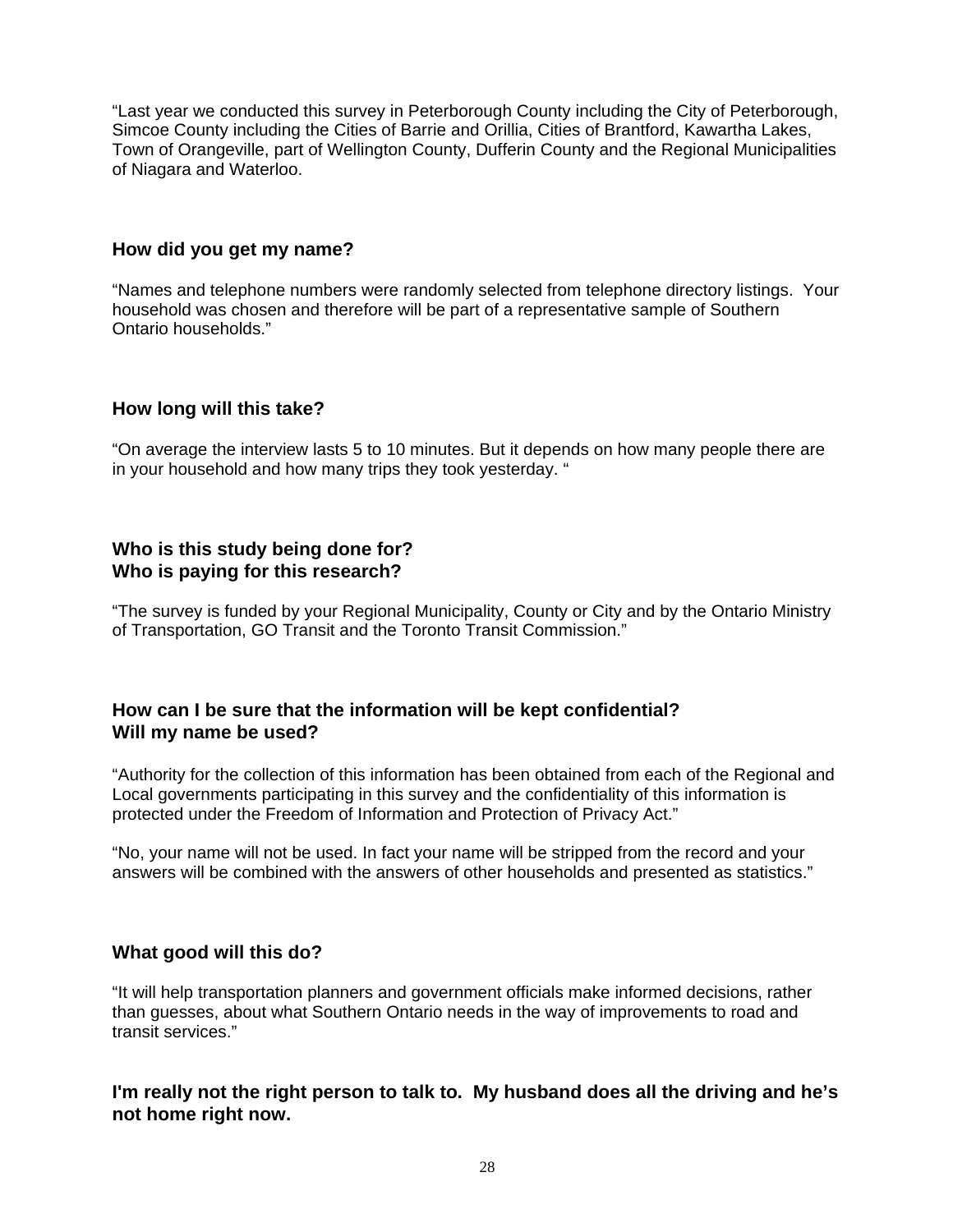"I would still like to interview you. Please try to answer the questions to the best of your knowledge." (If no knowledge of husband's trips, arrange call-back time/date.)

#### **We're retired/don't travel anywhere/don't go out.**

"Since you don't travel very much, the interview will only take a couple of minutes."

"As part of a statically reliable random sampling of household in Southern Ontario it is important that we obtain information from households even if they do not travel much as they are an integral part of the overall make-up of the general population."

"It is still important that we record this information for people who don't make very many or any trips out of the house. In order to get accurate information on the overall travel needs of your area we need to report on people like you who make few trips."

### **What does this have to do with a travel survey? (After questioned about personal information)**

"There is a direct relationship between this demographic information and the number and type of trips made. This information will help forecast transportation needs in the future as the age composition of your area changes."

(For age specifically)

"We are concerned about the transportation requirements of different age groups; therefore, we are trying to identify what these different requirements are."

#### **How will this survey help me?**

"The survey will provide information so that the limited resources available for transportation facilities and services can be used in the best way possible. Even if you are retired, the results of this survey will help you by providing information to decision-makers to provide the best transportation system for the least expenditure of public funds."

#### **How can you spend money on a survey when our hospitals are being closed?**

"A good transportation system is essential for the economic prosperity necessary to fund hospital costs. This survey will provide information necessary for planning the most cost effective transportation system for your area."

#### **Is this survey being undertaken in more than English?**